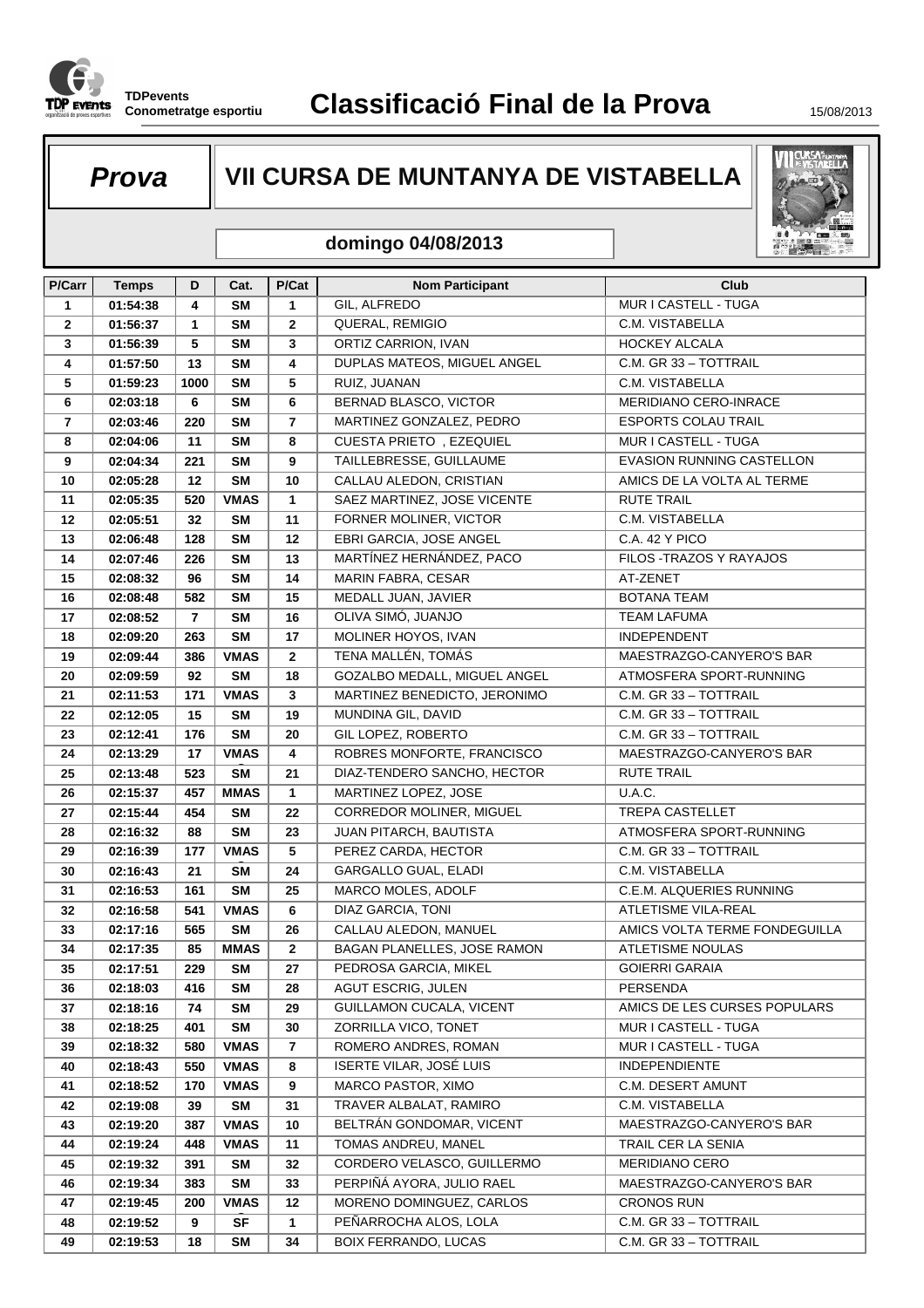

|     |          |              | <b>SM</b>   |              |                                 |                             |
|-----|----------|--------------|-------------|--------------|---------------------------------|-----------------------------|
| 50  | 02:19:53 | 174          |             | 35           | SAEZ MARQUES, PACO              | C.M. GR 33 - TOTTRAIL       |
| 51  | 02:19:53 | 16           | <b>VMAS</b> | 13           | PERIS GOMEZ, VICENT             | C.M. GR 33 - TOTTRAIL       |
| 52  | 02:19:53 | 590          | <b>VMAS</b> | 14           | IBAÑEZ IBERN, CARLOS            | C.M. GR 33 - TOTTRAIL       |
| 53  | 02:20:21 | 73           | <b>SM</b>   | 36           | TRAVER VIDAL, SANTI             | AMICS DE LA MUNTANYA        |
| 54  | 02:20:32 | 581          | <b>SM</b>   | 37           | <b>BORRAS SEGARRA, FELIX</b>    | MUR I CASTELL - TUGA        |
| 55  | 02:20:40 | 258          | <b>SM</b>   | 38           | PIQUERES PETITE, FRANCISCO      | INDEPENDENT                 |
| 56  | 02:21:00 | 412          | <b>MMAS</b> | $\mathbf{3}$ | REDON QUIXAL, OCTAVIO           | ORPESACORRE                 |
| 57  | 02:21:04 | 90           | <b>VMAS</b> | 15           | <b>BENAGER GALLEN, JESUS</b>    | ATMOSFERA SPORT-RUNNING     |
| 58  | 02:21:30 | 67           | <b>MMAS</b> | 4            | BERNAU DE PEDRO, MIGUEL ENRIQUE | A.D. LA FUENFRIA            |
| 59  | 02:21:45 | 429          | <b>VMAS</b> | 16           | TENA AZNAR, ENRIQUE             | <b>RUNNING VILAFRANCA</b>   |
| 60  | 02:22:06 | 450          | <b>VMAS</b> | 17           | MOLINER GIMENO, JUANJO          | TRAIL CER LA SÉNIA          |
| 61  | 02:22:06 | 474          | <b>SM</b>   | 39           | CABEZUELO MARTINEZ, CRISTIAN    | <b>VILA BOLT</b>            |
| 62  | 02:22:42 | 465          | <b>SM</b>   | 40           | BLASCO VALERO, ISAAC            | MUR I CASTELL - TUGA        |
| 63  | 02:22:48 | 197          | <b>SM</b>   | 41           | FERRANDO ADELL, JAVIER          | <b>CORRELLOPS</b>           |
| 64  | 02:23:12 | 452          | <b>SM</b>   | 42           | ANDRÉS MARTÍNEZ, JORDI          | <b>TRAIL VILLAR</b>         |
| 65  | 02:23:27 | 402          | <b>SM</b>   | 43           | ZORRILLA VICO, XAVI             | MUR I CASTELL - TUGA        |
| 66  | 02:24:05 | 20           | <b>SM</b>   | 44           | GARGALLO GUAL, LOREN            | C.M. VISTABELLA             |
| 67  | 02:24:11 | 408          | <b>SM</b>   | 45           | GUIMERA VILA, DAVID             | ORPESACORRE                 |
| 68  | 02:24:22 | 157          | <b>SM</b>   | 46           | REOLID MARTINEZ, JESUS          | <b>C.D. DESERT AMUNT</b>    |
| 69  | 02:24:25 | 250          | <b>SM</b>   | 47           | COLOM MASIP, DANIEL             | INDEPENDENT                 |
| 70  | 02:24:27 | 567          | <b>VMAS</b> | 18           | CHAVARRIA SABINO, CARLOS        | <b>INDEPENDENT</b>          |
| 71  | 02:24:31 | 462          | <b>SM</b>   | 48           | SABORIT TORNER, SANTI           | VILAFAMES MAGNANIMVS TRAIL  |
| 72  | 02:24:40 | 564          | <b>VMAS</b> | 19           | <b>BATET VILAR, CESAR</b>       | ATMOSFERA SPORT RUNNING     |
| 73  | 02:24:42 | 577          | <b>SM</b>   | 49           | MASIP VICENTE, JORDI            | C.M. LA PEDRERA             |
| 74  | 02:24:50 | 35           | <b>SM</b>   | 50           | TOMAS GIMENO, SERGI             | C.M. VISTABELLA             |
| 75  | 02:25:05 | 392          | <b>SM</b>   | 51           | FERRER SIMÓ, DAVID              | <b>MISJUEVES</b>            |
| 76  | 02:25:29 | 316          | <b>SM</b>   | 52           | ROLDAN MARCO, SERGIO            | INDEPENDENT                 |
|     |          |              |             |              |                                 |                             |
| 77  | 02:25:50 | 72           | <b>SM</b>   | 53           | PORCAR ALBERT, PABLO            | AMICS DE LA MUNTANYA        |
| 78  | 02:26:14 | 512          | <b>VMAS</b> | 20           | ROIG MONFORT, VICENTE ALFONSO   | RUNNING VILAFRANCA          |
| 79  | 02:26:35 | 381          | <b>VMAS</b> | 21           | TENA MALLÉN, JUAN RAMÓN         | MAESTRAZGO-CANYERO'S BAR    |
| 80  | 02:27:15 | 169          | <b>SM</b>   | 54           | TOMAS BUESO, FERNANDO           | C.M. DESERT AMUNT           |
| 81  | 02:27:44 | 147          | <b>SM</b>   | 55           | ORDOÑEZ BELLOC, LUIS MIGUEL     | C.A. PUÇOL                  |
| 82  | 02:28:14 | 528          | <b>MMAS</b> | 5            | TENA MALLEN, ESTEBAN            | <b>RUNNING VILAFRANCA</b>   |
| 83  | 02:28:30 | 461          | <b>VMAS</b> | 22           | <b>GARCIA BAZDELL, SANTI</b>    | VILAFAMES MAGNANIMVS TRAIL  |
| 84  | 02:28:36 | 121          | <b>SM</b>   | 56           | <b>ESCRIG GASCH, JAVIER</b>     | BOTANA TEAM                 |
| 85  | 02:28:44 | 496          | <b>VMAS</b> | 23           | PITARCH BELLES, FERNANDO        | <b>INDEPENDENT</b>          |
| 86  | 02:29:28 | 34           | SM          | 57           | OBRERO CATALAN, DIEGO           | C.M. VISTABELLA             |
| 87  | 02:29:50 | 569          | <b>SM</b>   | 58           | ESTEVE, HECTOR                  | VERD3                       |
| 88  | 02:30:01 | 326          | <b>VMAS</b> | 24           | VICENTE RODRIGUEZ, ANTONIO      | INDEPENDENT                 |
| 89  | 02:30:13 | 331          | SM          | 59           | MARTINEZ TEN, RAUL              | MUR I CASTELL - TUGA        |
| 90  | 02:30:20 | 410          | <b>SM</b>   | 60           | REDON PASCUAL, MARC             | ORPESACORRE                 |
| 91  | 02:31:24 | 186          | <b>MMAS</b> | 6            | SEGARRA I FONT, JOSE LUIS       | CASTRO AL FONDEGULLA        |
| 92  | 02:31:33 | 431          | <b>VMAS</b> | 25           | FALCO CASANOVA, JOSE RAMON      | RUNNING VILAFRANCA          |
| 93  | 02:31:52 | 413          | <b>SM</b>   | 61           | JARNE ARA, MANUEL               | OUTDOOR NATURA MONCADA      |
| 94  | 02:32:19 | 246          | SM          | 62           | <b>GARI TORRENT, CARLOS</b>     | INDEPENDENT                 |
| 95  | 02:32:24 | 230          | <b>SM</b>   | 63           | PRATS VIDAL, CARLOS             | <b>GRAN I MENUTS</b>        |
| 96  | 02:32:48 | 123          | <b>SM</b>   | 64           | BALANZA PALANCA, JOSE VTE       | <b>C.A MURCIELAGOS</b>      |
| 97  | 02:33:02 | 356          | <b>VMAS</b> | 26           | BELTRAN RENAU, LUIS             | M.I.M                       |
| 98  | 02:33:25 | 548          | <b>SM</b>   | 65           | PITARCH MIRALLES, JESUS         | INDEPENDENT                 |
| 99  | 02:33:32 | 195          | SM          | 66           | SALES TRISOL, JOSE              | C.M. DESNIVELL              |
| 100 | 02:33:33 | 224          | <b>SM</b>   | 67           | QUEROL FERRANDO, MANUEL         | EVASION TRIATLON CASTELLON  |
| 101 | 02:33:59 | 192          | <b>SM</b>   | 68           | ALTAVA ORTIZ, VICENT            | <b>CLUB ESPORTIU COSMOS</b> |
| 102 | 02:34:01 | 380          | <b>VMAS</b> | 27           | SALVADOR VICENTE, JOSE          | MAESTRAZGO-CANYERO'S BAR    |
| 103 | 02:34:28 | 76           | <b>SM</b>   | 69           | RAMOS BOLUFER, FRANCIS          | AMICS DEL CLOT              |
| 104 | 02:34:34 | 579          | <b>SM</b>   | 70           | MARTÍNEZ BOSCH, MIGUEL ÁNGEL    | C.A. PUÇOL                  |
| 105 | 02:34:45 | $\mathbf{2}$ | <b>SF</b>   | $\mathbf{2}$ | SOS MELIA, SILVIA               | C.M. GR 33 - TOTTRAIL       |
| 106 | 02:34:45 | 141          | <b>SM</b>   | 71           | LUNA VEGA, LUIS ARMANDO         | C.A. PUÇOL                  |
| 107 | 02:34:45 | 173          | <b>SM</b>   | 72           | SORRIBES MARTINEZ, MARCOS       | C.M. GR 33 - TOTTRAIL       |
|     |          |              |             |              |                                 |                             |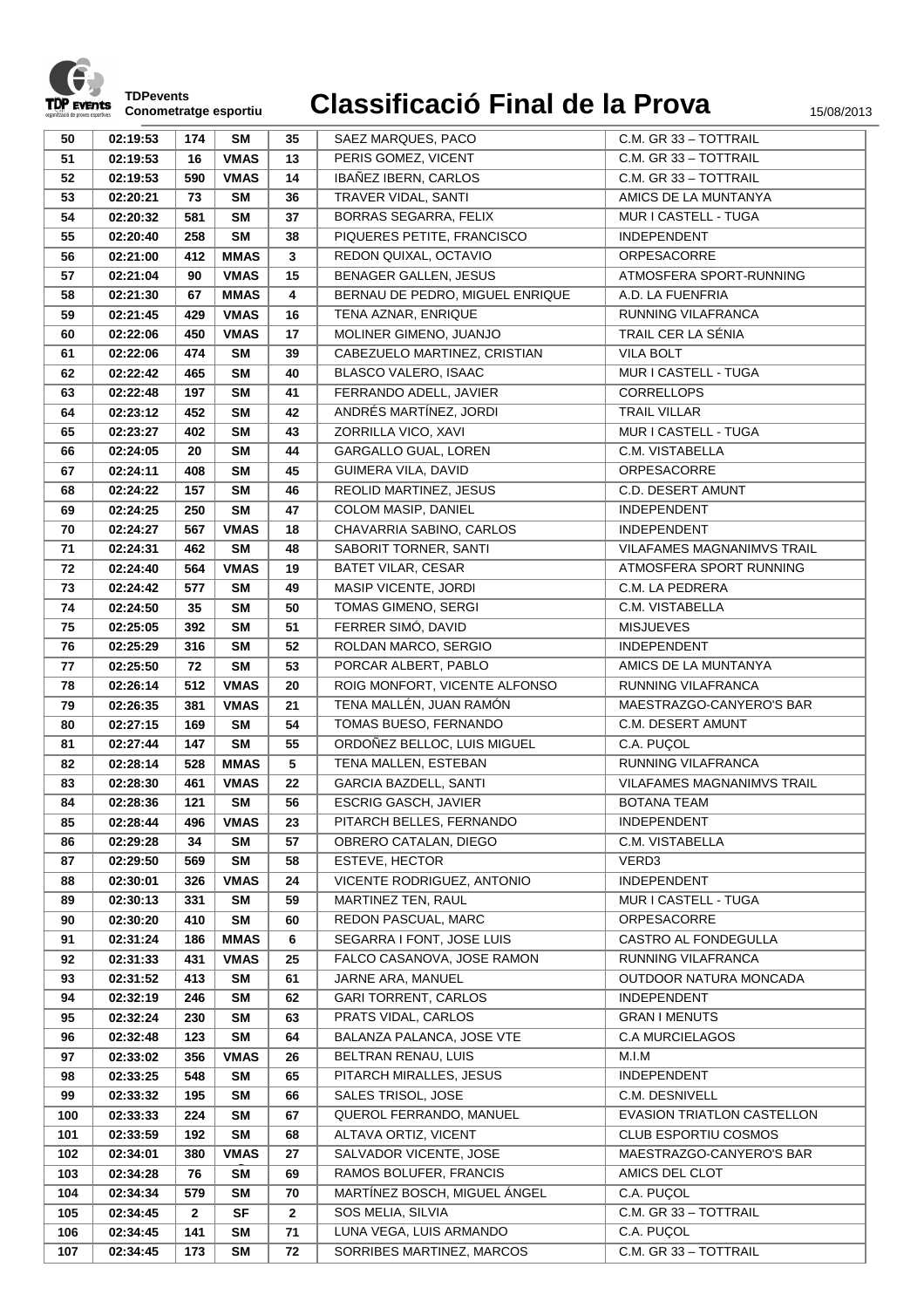

| 108 | 02:34:45 | 291 | <b>VMAS</b> | 28             | PEREZ BLANCO, MIGUEL ANGEL     | INDEPENDENT                       |
|-----|----------|-----|-------------|----------------|--------------------------------|-----------------------------------|
| 109 | 02:34:45 | 3   | <b>SF</b>   | 3              | ADRIAN CARO, XARI              | C.M. GR 33 - TOTTRAIL             |
| 110 | 02:34:53 | 140 | <b>VMAS</b> | 29             | PICON ARJONA, ANTONIO          | C.A. PUÇOL                        |
| 111 | 02:35:02 | 437 | <b>VMAS</b> | 30             | ORTIZ PORCAR, DAVID            | SABADO SABADETE                   |
| 112 | 02:35:04 | 455 |             | 1              | SABATER AGOST, ALEJANDRO       | <b>TRIATLON EVASION CASTELLON</b> |
| 113 | 02:35:23 | 484 | SM          | 73             | GUAL GALLEN, JUAN CARLOS       | <b>INDEPENDENT</b>                |
| 114 | 02:36:03 | 542 | <b>SM</b>   | 74             | PLANELLES MUÑOZ, ALFONSO       | <b>CLINICA GRANELL</b>            |
| 115 | 02:36:11 | 432 | <b>SM</b>   | 75             | MONFORT PRADES, XAVIER         | RUNNING VILAFRANCA                |
| 116 | 02:36:26 | 31  | <b>SM</b>   | 76             | SALVADOR GASQUE, SERGIO        | C.M. VISTABELLA                   |
| 117 | 02:36:36 | 144 | <b>SM</b>   | 77             | MARTÍNEZ GOMARIZ, GUSTAVO      | C.A. PUÇOL                        |
| 118 | 02:36:52 | 439 | <b>SM</b>   | 78             | BLANCO ZARAGOZA, RUBEN         | SABADO SABADETE                   |
| 119 | 02:37:04 | 553 | <b>SM</b>   | 79             | PI DURAN, OSCAR                | <b>BETXI RUNNIERS</b>             |
| 120 |          | 116 | <b>VMAS</b> | 31             | TORRES IBAÑEZ, EMILIO          | <b>BETXI RUNNERS</b>              |
| 121 | 02:37:16 | 296 | <b>SM</b>   | 80             | ALBERT RODA, NICOLAS           | <b>INDEPENDENT</b>                |
|     | 02:37:20 |     |             |                |                                |                                   |
| 122 | 02:37:25 | 526 | <b>SM</b>   | 81             | GINER MARTINEZ, SERGIO         | <b>BELVIBROKER TRAIL</b>          |
| 123 | 02:37:51 | 261 | <b>SM</b>   | 82             | ALBERT LIZANDRA, GUILLERMO     | <b>INDEPENDENT</b>                |
| 124 | 02:38:06 | 215 | <b>SM</b>   | 83             | MONFORT GUIMERÀ, JOAN          | <b>ESPEMO</b>                     |
| 125 | 02:38:14 | 183 | <b>SM</b>   | 84             | <b>BOU ALOS, BERNARDO</b>      | C.M. PUERTOMINGALVO               |
| 126 | 02:38:29 | 166 | <b>SM</b>   | 85             | FERRÚS SIMÓ, JOSE LUIS         | C.M. BOTAMARGES                   |
| 127 | 02:38:32 | 191 | <b>SM</b>   | 86             | <b>GODINO MOLINA, DAVID</b>    | CLUB ESPORTIU COSMOS              |
| 128 | 02:38:34 | 198 | <b>SM</b>   | 87             | PELLICER LLOPIS, ENRIC         | <b>CORRIOL XTREM</b>              |
| 129 | 02:38:37 | 57  | <b>VMAS</b> | 32             | BERNAT SERVENT, JAUME          | AT-ZENET                          |
| 130 | 02:38:41 | 571 | <b>SM</b>   | 88             | MARCO SANCHIS, RAFA            | <b>TRISAB</b>                     |
| 131 | 02:38:50 | 120 | <b>SM</b>   | 89             | SORIA MESAS, JOSE MANUEL       | <b>BETXÍ RUNNERS</b>              |
| 132 | 02:39:18 | 217 | <b>VMAS</b> | 33             | ORTIZ I GISBERT, AMAND         | <b>ESPORTS COLAU TRAIL</b>        |
| 133 | 02:39:20 | 562 | <b>SM</b>   | 90             | FUENTES VAZQUEZ, ENRIQUE       | <b>FUENTES Y CALVENTE</b>         |
| 134 | 02:39:20 | 404 | <b>SM</b>   | 91             | PÉREZ FON, PATRICIO            | NATURA RUNNING CLUB               |
| 135 | 02:39:20 | 68  | <b>SM</b>   | 92             | JOVANI BELTRAN, MARC           | A.M. EL TURMELL                   |
| 136 | 02:39:26 | 75  | <b>SF</b>   | 4              | TRAVER CUCALA, Mª CARMEN       | AMICS DE LES CURSES POPULARS      |
| 137 | 02:39:35 | 244 | <b>SM</b>   | 93             | ESTELLER SUBIRATS, CARLOS      | <b>INDEPENDENT</b>                |
| 138 | 02:40:23 | 399 | <b>SM</b>   | 94             | CALERO SANCHEZ, JUAN BAUTISTA  | MUR I CASTELL - TUGA              |
| 139 | 02:40:44 | 22  | <b>SM</b>   | 95             | TENA SALVADOR, MIGUEL          | C.M. VISTABELLA                   |
| 140 | 02:40:47 | 53  | <b>SM</b>   | 96             | COLON MAS, CRISTOBAL           | AMICS VOLTA TERME FONDEGUILLA     |
| 141 | 02:40:59 | 77  | <b>VMAS</b> | 34             | GARCIA CANO, JOSE ANTONIO      | AMICS DEL CLOT                    |
| 142 | 02:41:01 | 428 | <b>VMAS</b> | 35             | PALLARES MORATALLA, VTE JOSE   | <b>RUNNING MORO</b>               |
| 143 | 02:41:05 | 346 | VMAS        | 36             | PORCAR VIDAL, RAFAEL           | LES COVES                         |
| 144 | 02:41:08 | 418 | <b>MMAS</b> | $\overline{7}$ | REULA LLOPIS, JOSE             | <b>RUNNING CABANES</b>            |
| 145 | 02:41:47 | 543 | <b>SM</b>   | 97             | FERRERES EDO, ALFONSO          | SALTA-RIBES                       |
| 146 | 02:42:38 | 359 | <b>VMAS</b> | 37             | GUINEA PLANELLES, ALBERTO      | M.I.M.                            |
| 147 | 02:42:43 | 514 | <b>SM</b>   | 98             | <b>GUILLAMON CUCALA, JAVI</b>  | AMICS DE LES CURSES POPULARS      |
| 148 | 02:42:45 | 421 | <b>VMAS</b> | 38             | TOMAS PALLARES, JUAN JOSE      | RUNNING CASTELLÓN                 |
| 149 | 02:42:48 | 41  | SM          | 99             | CARBONELL SANCHIS, RICARDO     | C.M. VISTABELLA                   |
| 150 | 02:42:57 | 185 | <b>SM</b>   | 100            | SALVADOR COSCOLLANO, RAÜL      | C.M. SANT MATEU                   |
| 151 | 02:43:00 | 353 | <b>VMAS</b> | 39             | MUÑOZ TUÑON, JUAN              | M.I.M                             |
| 152 | 02:43:03 | 337 | <b>VMAS</b> | 40             | GARCIA GARCIA, JUAN MANUEL     | <b>INDEPENDENT</b>                |
| 153 | 02:43:07 | 312 | <b>SM</b>   | 101            | CELADES APARICI, SEGIO         | <b>INDEPENDENT</b>                |
| 154 | 02:43:39 | 382 | SM          | 102            | BLÁZQUEZ TENA, JULIO           | MAESTRAZGO-CANYERO'S BAR          |
| 155 | 02:43:57 | 516 | SM          | 103            | ESCRIG CHIVA, IVAN             | <b>INDEPENDENT</b>                |
| 156 | 02:44:03 | 587 | SM          | 104            | ALGUACIL OLIVARES, JUAN CARLOS | INDEPENDENT                       |
| 157 | 02:44:15 | 277 | <b>VMAS</b> | 41             | TORRALBA IRANZO, JOSE GREGORIO | INDEPENDENT                       |
| 158 | 02:44:28 | 251 | SM          | 105            | MIRAVET MIRALLES, DIEGO        | INDEPENDENT                       |
| 159 | 02:44:30 | 499 | SM          | 106            | REDÓN SOL, DANIEL              | <b>INDEPENDENT</b>                |
| 160 | 02:44:34 | 61  | <b>VMAS</b> | 42             | MATA HUERTAS, ANTONIO          | CAPARRONES Y PIPARRAS             |
| 161 | 02:44:38 | 535 | <b>SM</b>   | 107            | RIPOLLES MESTRE, CARLOS        | <b>INDEPENDENT</b>                |
| 162 | 02:44:47 | 145 | VMAS        | 43             | PEDRO GIMENO, J MIGUEL         | C.A. PUÇOL                        |
| 163 | 02:45:01 | 390 | <b>SM</b>   | 108            | ARTERO CARBO, HECTOR           | <b>MERIDIANO CERO</b>             |
| 164 | 02:45:01 | 456 | SM          | 109            | DOMINGO-ARNAU DE CASTRO, JORGE | TRIATLON EVASION CASTELLON        |
| 165 | 02:45:14 | 188 | <b>SM</b>   | 110            | MATEU ESCRIG, BERNAT           | CIM PENYAGOLOSA XODOS             |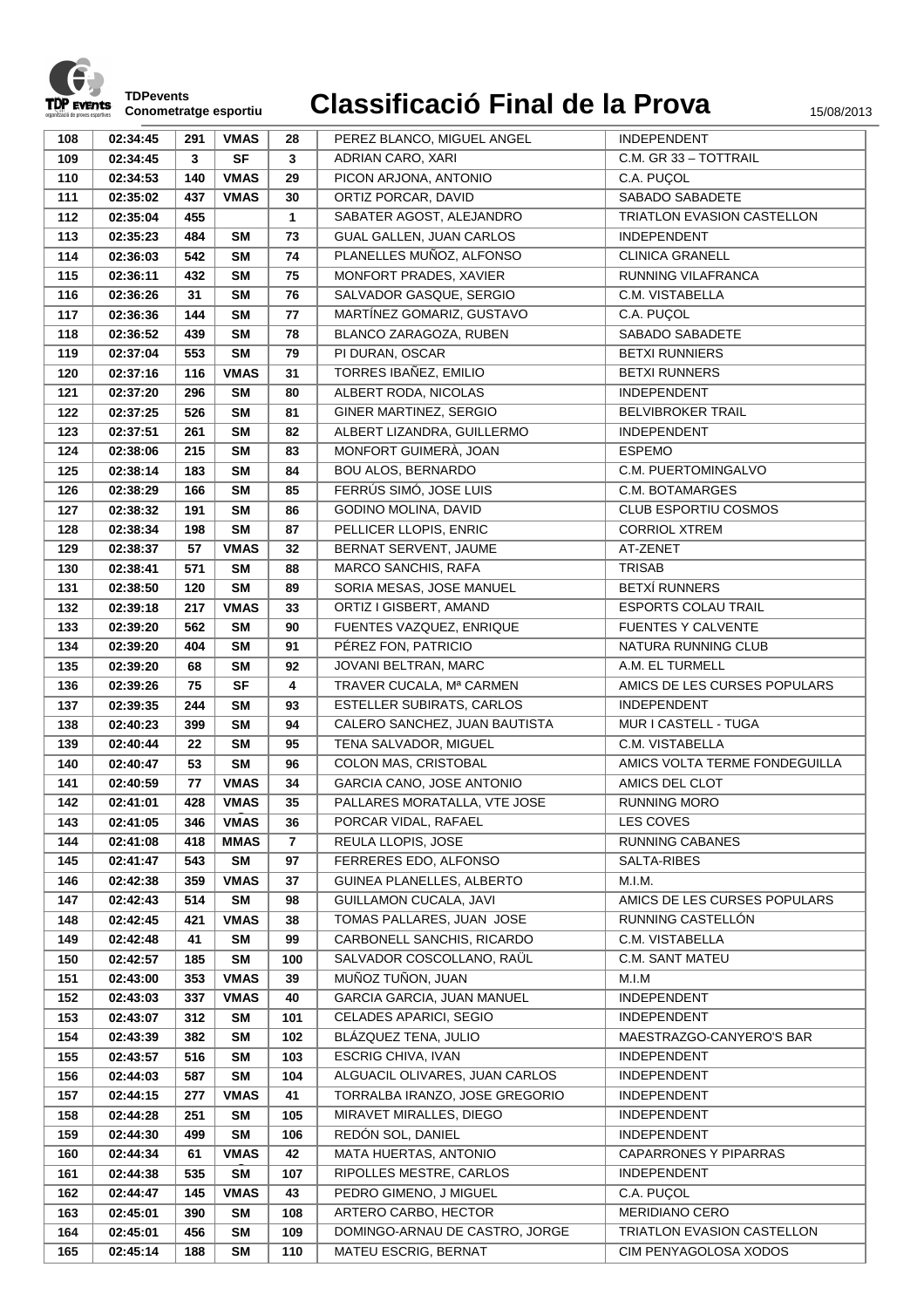

**C**

|     |          | 449 |             |              |                                 | TRAIL CER LA SENIA        |
|-----|----------|-----|-------------|--------------|---------------------------------|---------------------------|
| 166 | 02:45:15 |     | SM          | 111          | ARASA PLA, JOAN                 |                           |
| 167 | 02:45:17 | 254 | <b>VMAS</b> | 44           | SAURA TRAVER, ERNESTO           | <b>INDEPENDENT</b>        |
| 168 | 02:45:18 | 478 | SΜ          | 112          | <b>GARCIA BOIX, ANDRES</b>      | <b>DESNIVELL</b>          |
| 169 | 02:45:24 | 472 | <b>SM</b>   | 113          | <b>BOSCH APARICI, EDUARDO</b>   | SABADO SABADETE           |
| 170 | 02:45:41 | 430 | <b>MMAS</b> | 8            | PRADES GARCIA, JAIME            | RUNNING VILAFRANCA        |
| 171 | 02:45:55 | 216 | <b>SM</b>   | 114          | CUBEDO CASTELLVI, JOAN          | <b>ESPEMO</b>             |
| 172 | 02:46:07 | 231 | <b>SM</b>   | 115          | MATEU CHALER, GUILLERMO         | <b>GRAO RUNNERS</b>       |
| 173 | 02:46:38 | 223 | <b>MMAS</b> | 9            | LLORENS MONTAÑES, VICENT        | EVASION RUNNING CASTELLON |
| 174 | 02:46:41 | 109 | <b>MMAS</b> | 10           | GUINOT VICIANO, JAVIER          | BENICASSIM RUNNERS        |
| 175 | 02:46:46 | 134 | <b>SM</b>   | 116          | GINER NADAL, QUIQUE             | C.A. MURCIELAGOS          |
| 176 | 02:46:55 | 126 | <b>VMAS</b> | 45           | <b>IGLESIAS NEBOT, ALBERTO</b>  | C.A. 42 Y PICO            |
| 177 | 02:47:24 | 98  | <b>SM</b>   | 117          | VIDAL GIL, JOSE MIGUEL          | AT-ZENET                  |
| 178 | 02:47:29 | 187 | <b>MMAS</b> | 11           | BERNAT LIZANDRA, MANUEL         | CENTRONET RUNNING CLUB    |
| 179 | 02:47:42 | 363 | <b>MMAS</b> | 12           | MOLINER FABREGAT, JOSE MANUEL   | M.I.M.                    |
| 180 | 02:47:47 | 255 | <b>SM</b>   | 118          | SOTO FORTUÑO, ESTEBAN           | INDEPENDENT               |
| 181 | 02:48:23 | 458 | <b>SM</b>   | 119          | MONTESINOS ENRIQUEZ, DIONIS     | U.B.E.                    |
| 182 | 02:48:42 | 287 | <b>VMAS</b> | 46           | <b>GARCIA MONFORT, MARC</b>     | INDEPENDENT               |
| 183 | 02:48:47 | 267 | <b>VMAS</b> | 47           | <b>BADAL TENA, JAVIER</b>       | INDEPENDENT               |
| 184 | 02:48:51 | 460 | <b>SM</b>   | 120          | PINENT ROMERO, XAVI             | <b>U.E.C. TORTOSA</b>     |
| 185 | 02:48:53 | 199 | <b>VMAS</b> | 48           | ABARCA FALGAS, JOSE             | <b>CORRIOL XTREM</b>      |
| 186 | 02:48:58 | 515 | <b>SM</b>   | 121          | GUILLAMON GIMENO, JOSE          | C.M. LA PEDRERA           |
| 187 |          | 95  | <b>SF</b>   | 5            | AGUT MEDALL, BELÉN              | AT-ZENET                  |
|     | 02:49:17 |     |             |              | LORA JURADO, JUAN JESÚS         | <b>KUARENTONES</b>        |
| 188 | 02:49:17 | 341 | <b>VMAS</b> | 49           |                                 |                           |
| 189 | 02:49:18 | 111 | <b>VMAS</b> | 50           | TOMAS BENAJES, AGUSTIN          | <b>BENICASSIM RUNNERS</b> |
| 190 | 02:49:38 | 433 | <b>VMAS</b> | 51           | FALCO GIL, JUAN JOSE            | RUNNING VILAFRANCA        |
| 191 | 02:49:40 | 274 | <b>VMAS</b> | 52           | CHAPARRO SANTOS, JOSE           | INDEPENDENT               |
| 192 | 02:49:41 | 97  | <b>VMAS</b> | 53           | CENTELLES ISERTE, FRANCISCO     | AT-ZENET                  |
| 193 | 02:49:42 | 272 | <b>SM</b>   | 122          | ALBIOL SANZ, JORDI              | INDEPENDENT               |
| 194 | 02:49:48 | 338 | <b>SM</b>   | 123          | RAMOS FABREGAT, PABLO           | INDEPENDENT               |
| 195 | 02:49:55 | 500 | <b>VMAS</b> | 54           | ROCA BOU, JOSE Mª               | ATMOSFERA SPORT-RUNNING   |
| 196 | 02:49:59 | 83  | <b>VMAS</b> | 55           | PASCUAL PUCHADES, JORGE         | <b>ATLETISME NOULAS</b>   |
| 197 | 02:50:17 | 509 | <b>MMAS</b> | 13           | ESTELLER ARIN, SANTIAGO         | <b>TRIATLO BASILISCUS</b> |
| 198 | 02:50:28 | 519 | <b>SM</b>   | 124          | CHERTA BALLESTER, RICARDO       | INDEPENDENT               |
| 199 | 02:50:34 | 563 | <b>SM</b>   | 125          | CALVENTE MARTINEZ, ROBERTO      | FUENTES Y CALVENTE        |
| 200 | 02:50:38 | 309 | <b>SM</b>   | 126          | FORÉS ROCA, RUBÉN               | <b>INDEPENDENT</b>        |
| 201 | 02:50:45 | 155 | <b>MMAS</b> | 14           | PEREZ YESTE, JOSE RAMON         | C.A. RUNNING CASTELLO     |
| 202 | 02:51:06 | 14  | <b>SF</b>   | 6            | ESCURIOLA REULA, SONIA          | C.M. GR 33 - TOTTRAIL     |
| 203 | 02:51:06 | 172 | <b>SM</b>   | 127          | ALFARA FIBLA, JUAN ANTONIO      | C.M. GR 33 - TOTTRAIL     |
| 204 | 02:51:18 | 62  | <b>VMAS</b> | 56           | ARNAU TENA, JUAN ANTONIO        | CASTEMADER RUNNING TEAM   |
| 205 | 02:51:18 | 63  | <b>VFEM</b> | $\mathbf{1}$ | MILIAN BIEL, SUSANA             | CASTEMADER RUNNING TEAM   |
| 206 | 02:51:31 | 102 | <b>VMAS</b> | 57           | AGUSTINA ALBERT, SERGIO         | AT-ZENET                  |
| 207 | 02:51:38 | 447 | <b>SM</b>   | 128          | ANGULLO NAVARRO, JUAN CARLOS    | TRAIL CER LA SENIA        |
| 208 | 02:51:42 | 154 | <b>MMAS</b> | 15           | MARI AGUT, PERE                 | C.A. RUNNING CASTELLO     |
| 209 | 02:51:44 | 576 | <b>MMAS</b> | 16           | GIL CARBONELL, EDUARDO          | M.I.M                     |
| 210 | 02:51:50 | 225 | <b>MMAS</b> | 17           | MIRAVET GARCIA, ANTONIO         | <b>FAUSTO</b>             |
| 211 | 02:52:40 | 334 | SM          | 129          | PÉREZ SANCHEZ, JOAQUIN          | <b>INDEPENDENT</b>        |
| 212 | 02:52:51 | 264 | <b>SM</b>   | 130          | ROMERO GARCIA, JAIME            | INDEPENDENT               |
| 213 | 02:53:04 | 129 | <b>VMAS</b> | 58           | IGLESIAS NEBOT, JUAN JOSE       | <b>C.A. 42 Y PICO</b>     |
| 214 | 02:53:12 | 178 | <b>MMAS</b> | 18           | <b>GARCIA THIERFELDT, MARIO</b> | C.M. GR 33 - TOTTRAIL     |
| 215 | 02:53:12 | 146 | <b>VMAS</b> | 59           | MESTRE GALARZA, JUANJO          | C.A. PUÇOL                |
| 216 | 02:53:28 | 586 | SM          | 131          | SOLER MARCH, ENRIC              | <b>COLLA GASPAR</b>       |
| 217 | 02:53:33 | 340 | SM          | 132          | USO ARNAU, VALENTIN             | <b>INDEPENDENT</b>        |
|     |          |     |             |              | MORENO DOMÍNGUEZ, MIGUEL ANGEL  | <b>CRONOS RUN</b>         |
| 218 | 02:53:42 | 201 | <b>VMAS</b> | 60           |                                 |                           |
| 219 | 02:53:55 | 153 | <b>VMAS</b> | 61           | PALLARES RENAU, MANUEL          | C.A. RUNNING CASTELLO     |
| 220 | 02:54:22 | 393 | SM          | 133          | <b>BOIX ROVIRA, JOSE</b>        | <b>MORO RUNNING</b>       |
| 221 | 02:54:34 | 8   | <b>SF</b>   | 7            | FERNANDEZ, MIRIAM               | C.M. GR 33 - TOTTRAIL     |
| 222 | 02:54:40 | 282 | <b>VMAS</b> | 62           | SALES PUIG, JUAN CARLOS         | M.I.M                     |
| 223 | 02:54:42 | 64  | <b>VMAS</b> | 63           | FERRER Codina, JOSÉ JULIO       | "GOLUTS"                  |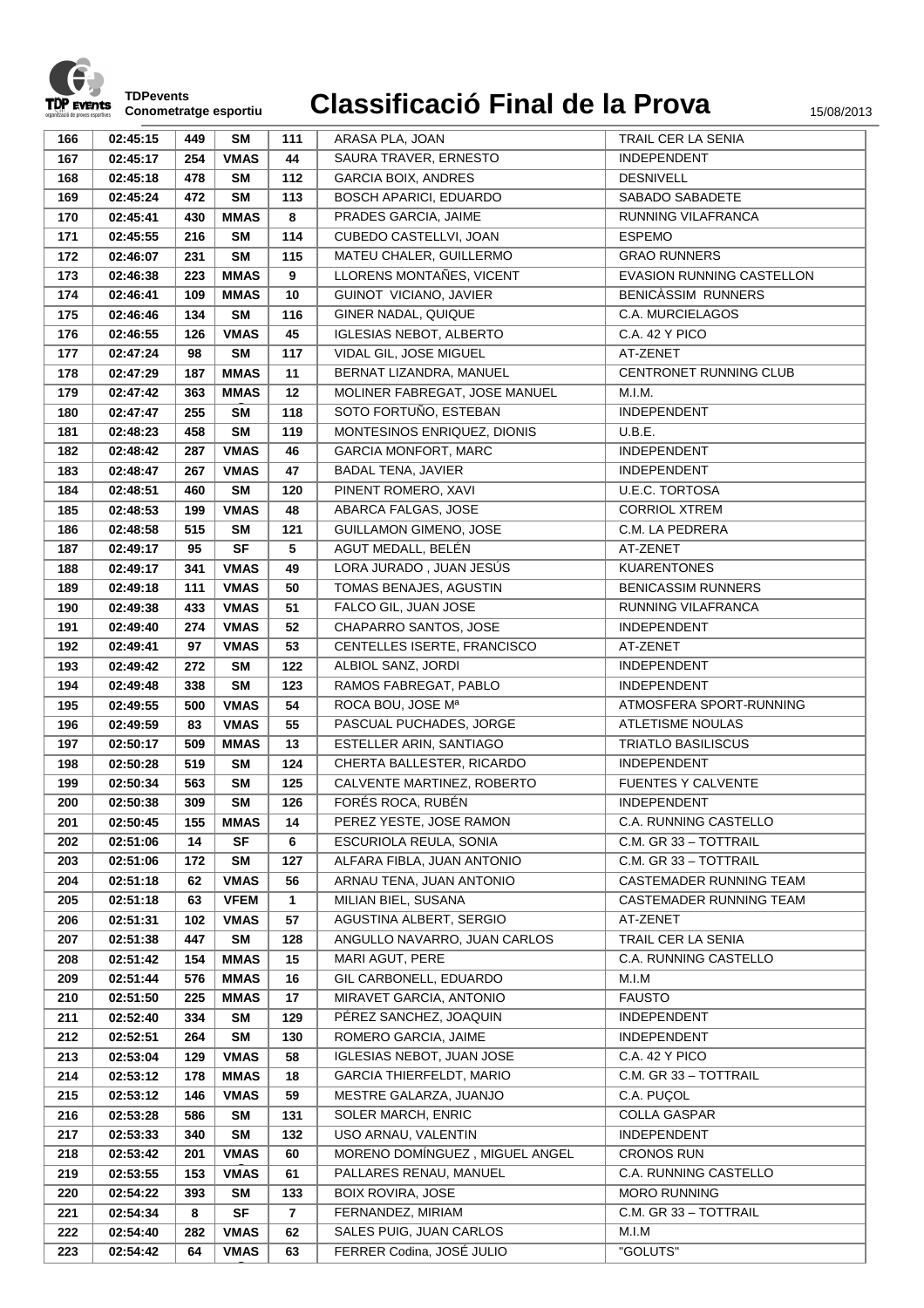

| 224 | 02:54:45 | 423 | <b>SF</b>   | 8              | GIL NEBOT, ELIA                  | <b>RUNNING MORO</b>            |
|-----|----------|-----|-------------|----------------|----------------------------------|--------------------------------|
| 225 | 02:54:46 | 561 | <b>SF</b>   | 9              | RUBIO RENAU, MÍRIAM              | <b>RUNNING MORO</b>            |
| 226 | 02:55:08 | 324 | <b>VMAS</b> | 64             | VENTURA VILLALONGA, VICTOR       | <b>INDEPENDENT</b>             |
| 227 | 02:55:21 | 459 | <b>SM</b>   | 134            | MORCILLO I JULIÀ, JESÚS          | U.B.E.                         |
| 228 | 02:55:24 | 529 | <b>SM</b>   | 135            | MIRO JUAN, DAVID                 | INDEPENDENT                    |
| 229 | 02:55:37 | 125 | <b>SM</b>   | 136            | COMIN SERRANO, ROGER             | C.A. 42 Y PICO                 |
| 230 | 02:55:41 | 463 | <b>SM</b>   | 137            | MONFOR TENA, FERMIN              | <b>VILAFRANCA RUNNING</b>      |
| 231 | 02:55:49 | 51  | <b>VMAS</b> | 65             | SALVADOR MONFORT, ANTONIO        | C.M. VISTABELLA                |
| 232 | 02:56:12 | 435 | <b>VFEM</b> | $\overline{2}$ | <b>VALIENTE PORTA, CRISTINA</b>  | S.D. S.M. LA LLEBRE            |
| 233 | 02:56:12 | 436 | <b>MMAS</b> | 19             | MONTANER BELENGUER, JOSE LUIS    | S.D. S.M. LA LLEBRE            |
| 234 | 02:56:12 | 205 | <b>SM</b>   | 138            | VALIENTE BELLIDO, DAVID          | <b>DULCEMELO TRAIL</b>         |
| 235 | 02:56:13 | 446 | <b>SM</b>   | 139            | PARRILLA LOPEZ, JOSE             | TODOMADERA RUNNING TEAM        |
| 236 | 02:56:27 | 278 | <b>VMAS</b> | 66             | GARCIA MENGUAL, JOSE LUIS        | INDEPENDENT                    |
| 237 | 02:56:28 | 299 | <b>VMAS</b> | 67             | LAHOSA JUAN, PABLO               | <b>INDEPENDENT</b>             |
| 238 | 02:56:29 | 487 | <b>SM</b>   | 140            | LA TORRE URDANIZ, SERGIO         | LUDOTECA JOCS                  |
| 239 | 02:56:40 | 87  | <b>SM</b>   | 141            | TORNER GARCIA, ALEJANDRO         | ATMOSFERA SPORT-RUNNING        |
| 240 | 02:56:46 | 288 | <b>SF</b>   | 10             | ARNAL FAUSTO, MARIA JOSE         | INDEPENDENT                    |
| 241 | 02:56:50 | 551 | <b>SM</b>   | 142            | <b>GARCIA FRESQUET, LLUIS</b>    | <b>RUNNERS GASPAXERS</b>       |
|     |          |     |             |                | BELLVER FERNANDEZ, JOAQUIN       |                                |
| 242 | 02:56:50 | 545 | <b>VMAS</b> | 68             |                                  | AMICS DE LES CURRESES POPULARS |
| 243 | 02:56:53 | 531 | <b>VMAS</b> | 69             | PIQUERAS SALAZAR, IGNACIO        | <b>INDEPENDENT</b>             |
| 244 | 02:56:57 | 537 | <b>MMAS</b> | 20             | MADUEÑO CRIADO, MANUEL           | ATLETISME VILA-REAL            |
| 245 | 02:57:03 | 228 | <b>SM</b>   | 143            | JULVE LLORENS, ANGEL             | FUENTES&CALVENTE               |
| 246 | 02:57:06 | 270 | <b>VMAS</b> | 70             | ESPINOSA SALVADOR, JORDI         | <b>INDEPENDENT</b>             |
| 247 | 02:57:07 | 345 | <b>MMAS</b> | 21             | ORIENT BELTRAN, IVAN             | LES COVES                      |
| 248 | 02:57:12 | 80  | <b>SM</b>   | 144            | <b>MOROS VILAR, SANTI</b>        | ARTANA AMUNT I AVALL           |
| 249 | 02:57:16 | 518 | <b>SM</b>   | 145            | FONTANA RODRIGUEZ, PABLO         | INDEPENDENT                    |
| 250 | 02:57:18 | 443 | <b>MMAS</b> | 22             | JULIAN MARTI, MANUEL             | SERRA D'IRTA PEÑISCOLA         |
| 251 | 02:57:20 | 175 | <b>SF</b>   | 11             | MUNDINA GIL, SONIA               | C.M. GR 33 - TOTTRAIL          |
| 252 | 02:57:20 | 248 | <b>SM</b>   | 146            | ANDREU GRANELL, CRISTIAN         | INDEPENDENT                    |
| 253 | 02:57:26 | 434 | <b>SM</b>   | 147            | MORENO SORIANO, ROBERTO          | S.A.M.                         |
| 254 | 02:57:42 | 555 | <b>SM</b>   | 148            | CABALLER CERVERA, OSCAR          | A.M. EL TURMELL                |
| 255 | 02:58:00 | 78  | <b>VMAS</b> | 71             | VILLAGRASA PIQUER, TEO           | AMICS VOLTA TERME FONDEGUILLA  |
| 256 | 02:58:01 | 403 | <b>VMAS</b> | 72             | TOMAS CASADO, JOAQUIM            | MUR I CASTELL - TUGA           |
| 257 | 02:58:01 | 400 | <b>VMAS</b> | 73             | CLAUSELL AZNAR, LUIS DOMINGO     | MUR I CASTELL - TUGA           |
| 258 | 02:58:07 | 112 | <b>MMAS</b> | 23             | DIAGO SEGARRA, JOAQUIN           | <b>BENICASSIM RUNNERS</b>      |
| 259 | 02:58:11 | 110 | <b>MMAS</b> | 24             | GUINOT VICIANO, VICENTE          | <b>BENICASSIM RUNNERS</b>      |
| 260 | 02:58:20 | 508 | <b>SM</b>   | 149            | GOMEZ RODRIGUEZ, PABLO           | <b>INDEPENDENT</b>             |
| 261 | 02:58:25 | 355 | <b>MMAS</b> | 25             | RODRIGUEZ, JUAN MIGUEL           | M.I.M                          |
| 262 | 02:58:25 | 256 | <b>SF</b>   | 12             | GUAL MONDRAGÓN, EVA              | INDEPENDENT                    |
| 263 | 02:58:25 | 131 | <b>VMAS</b> | 74             | CRUCES MAXIMIANO, JUAN           | C.A. ALMENARA                  |
| 264 | 02:58:26 | 388 | <b>SM</b>   | 150            | RUIZ NOVA, SANTIAGO              | <b>M'ASUSTAS TEAM</b>          |
| 265 | 02:58:29 | 130 | <b>VMAS</b> | 75             | GOMEZ, EDU                       | C.A. ALMENARA                  |
| 266 | 02:58:35 | 293 | <b>VMAS</b> | 76             | SALVADOR PÉREZ, MIGUEL ÁNGEL     | <b>INDEPENDENT</b>             |
| 267 | 02:59:06 | 54  | <b>VFEM</b> | $\mathbf{3}$   | GONZALEZ BELENGUER, TERESA       | SABADO SABADETE                |
| 268 | 02:59:17 | 339 | <b>VMAS</b> | 77             | RUBIO FERNANDEZ, SERGIO          | <b>INDEPENDENT</b>             |
| 269 | 02:59:27 | 350 | <b>SM</b>   | 151            | PROVINCIALES GARCIA, EDUARDO     | M.I.M                          |
| 270 | 02:59:29 | 342 | <b>VMAS</b> | 78             | NAJARRO CASTILLEJO, MIGUEL ANGEL | <b>KUARENTONES</b>             |
| 271 | 02:59:42 | 370 | <b>MMAS</b> | 26             | FABREGAT LLOPIS, VICENTE         | M.I.M.                         |
| 272 | 03:00:05 | 269 | SM          | 152            | ARMENGOL RIU, JOEL               | INDEPENDENT                    |
| 273 | 03:00:29 | 184 | <b>SM</b>   | 153            | ABRIL ARNAU, HUMPHREY            | C.M. SANT MATEU                |
| 274 | 03:00:42 | 240 | <b>VMAS</b> | 79             | FABREGAT BARREDA, ANGEL          | <b>INDEPENDENT</b>             |
| 275 | 03:00:52 | 367 | <b>SF</b>   | 13             | MONTON ISERTE, MARIAM            | M.I.M.                         |
| 276 | 03:01:10 | 210 | <b>VMAS</b> | 80             | GARCIA LOPEZ, ALEJANDRO          | <b>EQUIPO POTENTE</b>          |
| 277 | 03:01:15 | 385 | <b>SF</b>   | 14             | MARIMÓN GUAL, SILVIA             | MAESTRAZGO-CANYERO'S BAR       |
| 278 | 03:01:26 | 475 | <b>VMAS</b> | 81             | CARRATALA ROGLA, JOSE VTE        | AT-ZENET                       |
| 279 | 03:01:29 | 414 | SM          | 154            | MOLINER MIRAVET, JUANJO          | PAPERAM                        |
| 280 | 03:01:43 | 79  | SM          | 155            | FERRER TELLOLS, RUBEN            | ARODOLONS                      |
| 281 | 03:02:04 | 344 | <b>SM</b>   | 156            | GARCIA DELGADO, ISRAEL           | <b>LEGIO VII VICTORIX</b>      |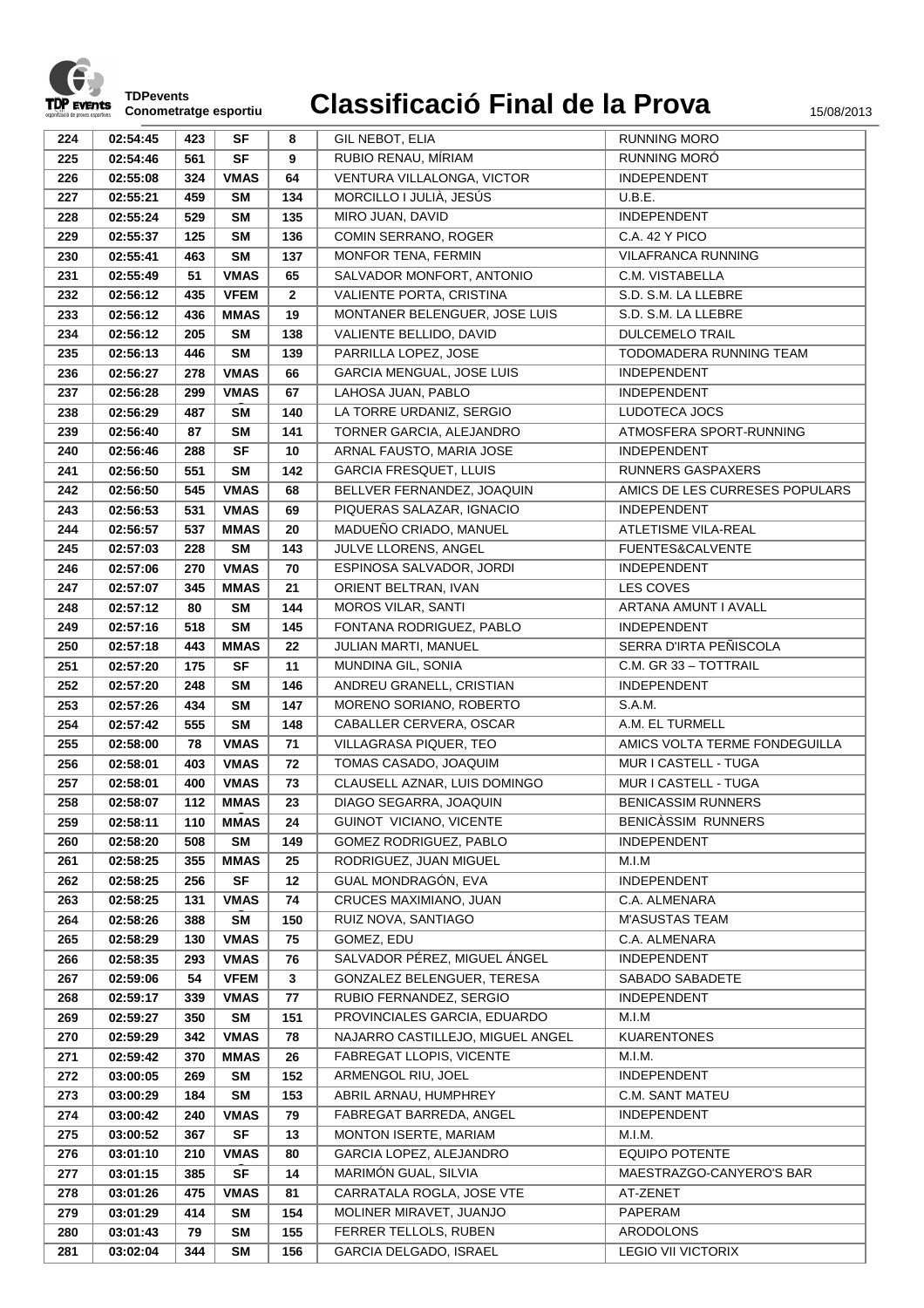

| 282 | 03:02:08 | 43  | <b>VMAS</b> | 82             | SORIANO LOPEZ, FRANCISCO JAVIER  | C.M. VISTABELLA              |
|-----|----------|-----|-------------|----------------|----------------------------------|------------------------------|
| 283 | 03:02:28 | 307 | <b>SM</b>   | 157            | ALBERT SORIA, ROBERTO            | INDEPENDENT                  |
| 284 | 03:03:53 | 476 | <b>SF</b>   | 15             | CHERTA CUCALA, RAQUEL            | AMICS DE LES CURSES POPULARS |
| 285 | 03:03:55 | 249 | <b>MMAS</b> | 27             | VILAR GONZALEZ, DANIEL           | <b>INDEPENDENT</b>           |
| 286 | 03:04:22 | 394 | <b>SM</b>   | 158            | GARBÍ ESTEBAN, SERGIO            | MORTS DE FAM                 |
| 287 | 03:04:48 | 538 | <b>MMAS</b> | 28             | SEGARRA BARRERA, VICENT          | <b>ATLETISME VILA-REAL</b>   |
| 288 | 03:04:48 | 540 | <b>MMAS</b> | 29             | VIVO MONTIEL, HERMENEGILDO       | ATLETISME VILA-REAL          |
| 289 | 03:05:00 | 222 | <b>VFEM</b> | 4              | CARCELLER COLLADO, MINERVA       | EVASION RUNNING CASTELLON    |
| 290 | 03:05:04 | 544 | <b>SM</b>   | 159            | HEREDIA RAMOS, DAVID             | <b>INDEPENDIENTE</b>         |
| 291 | 03:05:07 | 301 | <b>VMAS</b> | 83             | ITURRIBARRIA, PATXI              | <b>INDEPENDENT</b>           |
| 292 | 03:05:15 | 137 | <b>SM</b>   | 160            | LLOPIS VILANOVA, PABLO           | <b>INDEPENDENT</b>           |
| 293 | 03:05:55 | 442 | <b>MMAS</b> | 30             | JULIAN MARTI, JUAN JOSE          | SERRA D'IRTA PEÑISCOLA       |
| 294 | 03:05:56 | 305 | <b>SM</b>   | 161            | MOYA MARTI, RAUL                 | <b>INDEPENDENT</b>           |
| 295 | 03:06:06 | 281 | <b>SM</b>   | 162            | FOLCH PERIS, JUAN CARLOS         | <b>INDEPENDENT</b>           |
| 296 | 03:06:35 | 556 | <b>SM</b>   | 163            | POZO MOLINA, JAVIER              | <b>INDEPENDENT</b>           |
| 297 | 03:06:45 | 196 | <b>SM</b>   | 164            | CENTELLES I ROMERO, JOAN         | <b>COLLA GASPAR</b>          |
| 298 | 03:06:47 | 503 | <b>SM</b>   | 165            | SOLSONA I DELGADO, TONI          | INDEPENDENT                  |
| 299 | 03:07:20 | 534 | <b>SM</b>   | 166            | POVEDA BARREDA, PABLO            | <b>INDEPENDENT</b>           |
| 300 | 03:07:36 | 395 | <b>SM</b>   | 167            | GUILLEM BORRAS, SALVADOR         | <b>MTB BAYANA</b>            |
| 301 | 03:07:39 | 384 | <b>VFEM</b> | 5              | MIRALLES CABALLER, ROSA          | MAESTRAZGO-CANYERO'S BAR     |
| 302 | 03:07:40 | 162 | <b>SM</b>   | 168            | FERRERES COLL, MIQUEL            | C.E.R. LA SENIA              |
| 303 | 03:07:55 | 23  | <b>SM</b>   | 169            | GIMENO BELLES, JOSE RAMON        | C.M. VISTABELLA              |
| 304 | 03:08:00 | 252 | <b>SM</b>   | 170            | RUBERT EDO, EDUARDO              | <b>INDEPENDENT</b>           |
| 305 | 03:08:07 | 204 | <b>MMAS</b> | 31             | SALES BOIX, JOSE                 | <b>DESNIVELL</b>             |
| 306 | 03:08:10 | 420 | <b>SM</b>   | 171            | ALBERT BARREDA, ENRIQUE          | RUNNING CASTELLÓN            |
| 307 | 03:08:24 | 71  | <b>SM</b>   | 172            | DOLZ BELTRAN, CARLOS             | AMICS DE LA MUNTANYA         |
| 308 | 03:08:32 | 373 | <b>VFEM</b> | 6              | SOTOMAYOR RAYMOND, SARA          | M.I.M.                       |
| 309 | 03:08:33 | 348 | <b>MMAS</b> | 32             | SERRANO MARTINEZ, ARTUR          | M.I.M                        |
| 310 | 03:09:02 | 468 | <b>MMAS</b> | 33             | ALFARO SORIA, JOSE Mª            | ATMOSFERA SPORT-RUNNING      |
| 311 | 03:09:11 | 453 | <b>SM</b>   | 173            | MORCILLO BARBERA, CARLOS         | <b>TREPA CASTELLET</b>       |
| 312 | 03:09:25 | 409 | <b>SM</b>   | 174            | LLORENS OCHANDO, FERNANDO        | ORPESACORRE                  |
| 313 | 03:09:32 | 167 | <b>SM</b>   | 175            | CREMADES MAÑÓ, SANTIAGO JOSE     | C.M. BOTAMARGES              |
| 314 | 03:09:39 | 352 | <b>VMAS</b> | 84             | RIPOLLES ROCA, JOSE MARIA        | M.I.M                        |
| 315 | 03:09:43 | 566 | <b>VMAS</b> | 85             | RECATALA, JOSEP M.               | C.A. VALL D'UIXO             |
| 316 | 03:09:50 | 29  | <b>SM</b>   | 176            | CERVERA MONTERO, AGUSTIN         | C.M. VISTABELLA              |
| 317 | 03:09:53 | 105 | SM          | 177            | CARBONELL SANCHIS, JOSE EL SIRU  | BARRACA INDEPENDANCE         |
| 318 | 03:10:47 | 127 | <b>SM</b>   | 178            | <b>IGLESIAS NEBOT, ALEJANDRO</b> | C.A. 42 Y PICO               |
| 319 | 03:11:10 | 329 | <b>SM</b>   | 179            | <b>GUAL OLARIA, JOAN</b>         | INDEPENDENT                  |
| 320 | 03:11:12 | 371 | <b>MMAS</b> | 34             | ARNAU MOYA, FEDERICO             | M.I.M.                       |
| 321 | 03:11:50 | 368 | <b>MMAS</b> | 35             | MARIN JULIAN, SILVERIO           | M.I.M.                       |
| 322 | 03:11:51 | 81  | <b>MFEM</b> | $\mathbf{1}$   | CUTILLAS CASTELL, MERCÈ          | ASS.ESP.EKKE                 |
| 323 | 03:11:57 | 522 | <b>SM</b>   | 180            | ESTEVE BESALDUCH, IVÁN           | C.A. PUÇOL                   |
| 324 | 03:11:59 | 180 | <b>VFEM</b> | $\overline{7}$ | <b>GARCIA HIGON, MERCEDES</b>    | C.M. LA PEDRERA              |
| 325 | 03:11:59 | 179 | <b>VMAS</b> | 86             | PELLICER BALAGUER. JOSE A.       | C.M. LA PEDRERA              |
| 326 | 03:12:02 | 104 | <b>SM</b>   | 181            | SAN MATEO TRILLES, QUICO         | <b>BAD RUNNERS RIBALTA</b>   |
| 327 | 03:12:08 | 106 | <b>SM</b>   | 182            | SAEZ BRU, VICTOR                 | BARRACA INDEPENDANCE         |
| 328 | 03:12:23 | 212 | <b>SM</b>   | 183            | MARTINEZ PERALES, JOSE VICENTE   | <b>EQUIPO POTENTE</b>        |
| 329 | 03:12:23 | 211 | <b>VMAS</b> | 87             | <b>ERAUS TOMAS, FERNANDO</b>     | <b>EQUIPO POTENTE</b>        |
| 330 | 03:12:38 | 498 | <b>VMAS</b> | 88             | RECACHA GOMEZ, SEBASTIAN         | <b>INDEPENDENT</b>           |
| 331 | 03:12:40 | 445 | <b>SM</b>   | 184            | SOLER CONEJOS, CHRISTIAN         | SOM I SEREM                  |
| 332 | 03:12:40 | 86  | <b>VMAS</b> | 89             | PASCUAL PUCHADES, MANUEL         | ATLETISME NOULAS             |
| 333 | 03:12:44 | 578 | <b>VMAS</b> | 90             | MIRALLES BELTRAN, JAVIER         | C.M. VISTABELLA              |
| 334 | 03:12:45 | 213 | <b>SM</b>   | 185            | <b>BRIGGS, TODD</b>              | ERRE QUE RRE RUNNING TEAM    |
| 335 | 03:12:45 | 55  | <b>SM</b>   | 186            | <b>GARCIA RUIZ, JOSE</b>         | AT-ZENET                     |
| 336 | 03:13:05 | 546 | <b>SM</b>   | 187            | <b>GARCIA BIXQUERT, ANTONI</b>   | C.A FAVARA                   |
| 337 | 03:13:05 | 135 | <b>VMAS</b> | 91             | SANCHEZ RAMIREZ, FLORENCIO       | C.A. ONDA                    |
| 338 | 03:13:11 | 494 | <b>MMAS</b> | 36             | PERAIRE ESCRIG, EMILIO           | C.M. DESNIVELL               |
| 339 | 03:13:19 | 322 | <b>SM</b>   | 188            | MOLLAR BALAGUER, VICENTE         | INDEPENDENT                  |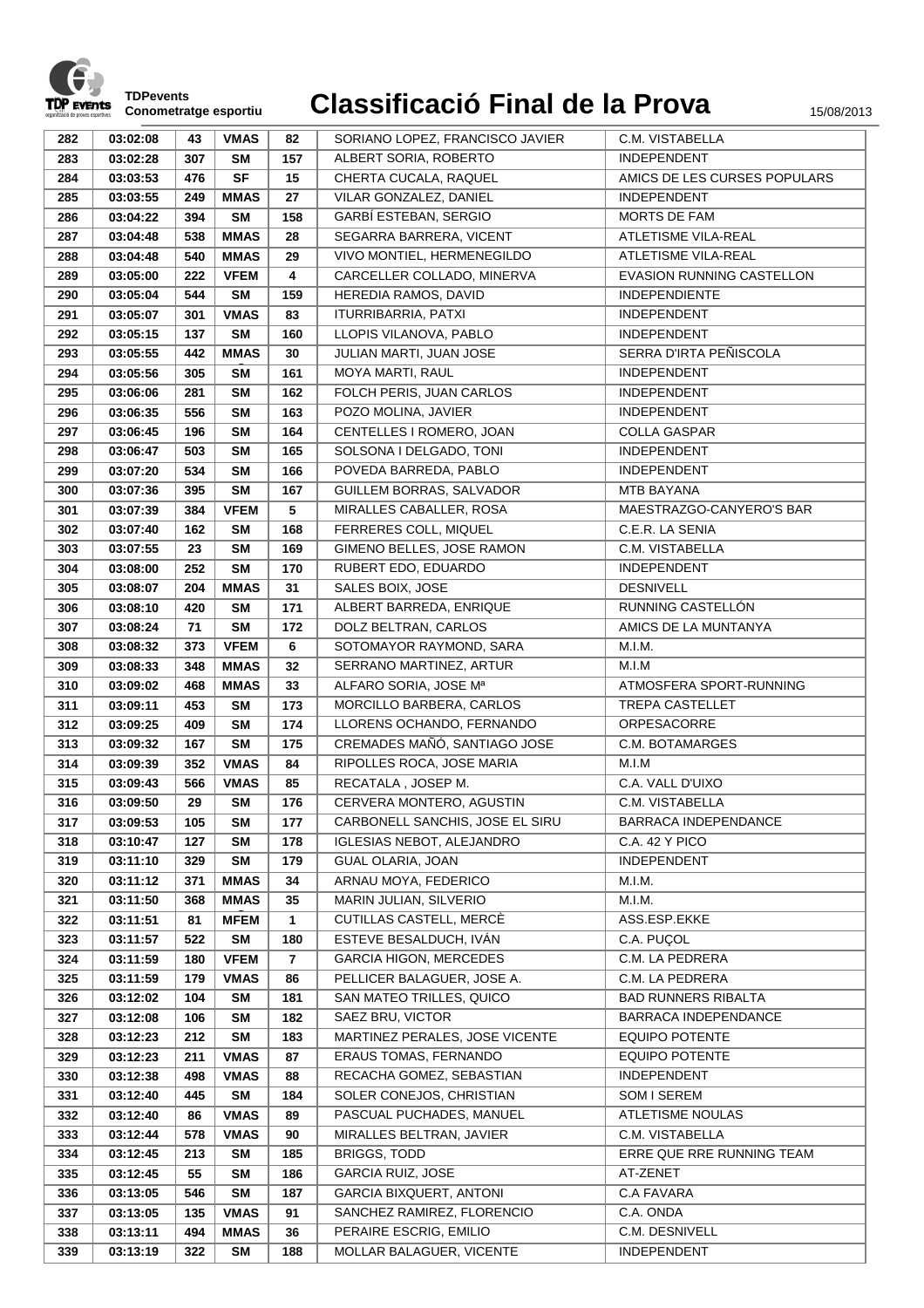

**C**

| 340 | 03:13:21 | 139 | <b>SM</b>   | 189          | GINER FERRANDO, PEP            | C.A. ONDARA TRAIL        |
|-----|----------|-----|-------------|--------------|--------------------------------|--------------------------|
| 341 | 03:13:21 | 138 | <b>VMAS</b> | 92           | GINER FERRANDO, PACO           | C.A. ONDARA TRAIL        |
| 342 | 03:13:22 | 524 | <b>VMAS</b> | 93           | HERRERO NAVARRO, FRANCISCO     | <b>INDEPENDENT</b>       |
| 343 | 03:13:47 | 253 | <b>SM</b>   | 190          | RUBIO PALMER, SERGIO           | AMICS DEL CLOT           |
| 344 | 03:13:48 | 285 | <b>SF</b>   | 16           | POPESCU, LAURA                 | <b>INDEPENDENT</b>       |
| 345 | 03:13:49 | 332 | <b>SM</b>   | 191          | MARTINEZ DESCALZO, ANTONIO     | <b>INDEPENDENT</b>       |
| 346 | 03:14:04 | 328 | <b>SM</b>   | 192          | MONTOYA GONZALEZ, BLAS         | <b>INDEPENDENT</b>       |
| 347 | 03:14:04 | 327 | SF          | 17           | RENAU HERRERO, ANA             | INDEPENDENT              |
| 348 | 03:14:15 | 397 | <b>SM</b>   | 193          | PASTOR EDO, VICENTE            | MUNTANYA VILANOVA        |
| 349 | 03:14:28 | 100 | <b>VMAS</b> | 94           | FERNANDEZ MONTOLIU, RAFAEL     | AT-ZENET                 |
| 350 | 03:14:28 | 103 | <b>MMAS</b> | 37           | PORCAR IBAÑEZ, VICENTE         | AT-ZENET                 |
| 351 | 03:14:40 | 559 | <b>SM</b>   | 194          | MARTINEZ AZNAR, PASCUI         | <b>INDEPENDIENTE</b>     |
| 352 | 03:15:08 | 517 | <b>SM</b>   | 195          | ROCA FERRERES, ISACAR          | <b>BELVIBROKER TRAIL</b> |
| 353 | 03:15:09 | 375 | <b>SM</b>   | 196          | CELADES PUERTO, ALBERTO        | MAESTRAZGO-CANYERO'S BAR |
| 354 | 03:15:10 | 488 | <b>VMAS</b> | 95           | MANRIQUE GUNBAU, HECTOR        | <b>DEPORTES EVA</b>      |
| 355 | 03:15:10 | 501 | <b>VFEM</b> | 8            | ROCHERA CASTILLO, EVA          | <b>DEPORTES EVA</b>      |
| 356 | 03:15:14 | 26  | <b>SM</b>   | 197          | GIL TENA, JOSE MANUEL          | C.M. VISTABELLA          |
| 357 | 03:15:14 | 108 | <b>SM</b>   | 198          | CHUMILLAS VIDAL, RUBEN         | <b>BEMOL</b>             |
| 358 | 03:15:14 | 471 | <b>VMAS</b> | 96           | BIOSCA IBAÑEZ, OSCAR           | <b>VILA BOLT</b>         |
| 359 | 03:15:21 | 133 | <b>VMAS</b> | 97           | PORCAR IGUAL, XIMO             | C.A. LA VALL D'UIXÓ      |
| 360 | 03:15:32 | 40  | <b>SM</b>   | 199          | AMELA MELIA, RAUL              | C.M. VISTABELLA          |
| 361 | 03:15:32 | 33  | <b>SF</b>   | 18           | OBRERO CATALAN, MARIA          | C.M. VISTABELLA          |
| 362 | 03:15:44 | 245 | <b>VMAS</b> | 98           | MARTINEZ GUINOT, CARLOS        | INDEPENDENT              |
| 363 | 03:15:50 | 189 | <b>MMAS</b> | 38           | LARREA, SABIN                  | CIM PENYAGOLOSA XODOS    |
| 364 | 03:16:14 | 491 | <b>SM</b>   | 200          | MOCHON SALES, MANUEL RICARDO   | <b>INDEPENDENT</b>       |
| 365 | 03:16:18 | 319 | <b>SM</b>   | 201          | <b>CUBEDO CASTELLVI, TOMAS</b> | <b>INDEPENDENT</b>       |
| 366 | 03:16:21 | 467 | <b>VMAS</b> | 99           | ALBERTO BELTRAN, ALFONSO       | SABADO SABADETE          |
| 367 | 03:16:24 | 308 | <b>VFEM</b> | 9            | ALVAREZ GUERERO, ROCIO         | INDEPENDENT              |
| 368 | 03:16:26 | 335 | <b>VMAS</b> | 100          | GÓMEZ ORTEGA, JOAQUÍN          | <b>INDEPENDENT</b>       |
| 369 | 03:16:27 | 286 | <b>VMAS</b> | 101          | PARRAGA CLAR, MARC             | <b>INDEPENDENT</b>       |
| 370 | 03:16:29 | 203 | <b>MMAS</b> | 39           | ARMENGOL TORRENT, JOSEP        | <b>CXM VALENCIA</b>      |
| 371 | 03:16:44 | 469 | <b>SM</b>   | 202          | ALMUNIA CATALA, PACO           | C.M. VISTABELLA          |
| 372 | 03:16:49 | 49  | <b>VMAS</b> | 102          | GUAL ARNAU, XIMO               | C.M. VISTABELLA          |
| 373 | 03:16:54 | 257 | <b>SM</b>   | 203          | BAYOT EDO, FERNANDO            | INDEPENDENT              |
| 374 | 03:17:10 | 366 | <b>VFEM</b> | 10           | USÓ REYNES, MARI CARMEN        | M.I.M.                   |
| 375 | 03:17:11 | 156 | <b>VFEM</b> | 11           | FELIU LLOPIS, MONICA           | C.A. RUNNING CASTELLO    |
| 376 | 03:17:24 | 279 | <b>MMAS</b> | 40           | MIRALLES SEGARRA, JOSE MANUEL  | INDEPENDENT              |
| 377 | 03:17:33 | 492 | <b>VMAS</b> | 103          | PAGA LLORENS, DEO              | INDEPENDENT              |
| 378 | 03:17:37 | 45  | <b>VMAS</b> | 104          | MUÑOZ VILA, ANTONIO            | C.M. VISTABELLA          |
| 379 | 03:17:43 | 539 | <b>MMAS</b> | 41           | OSUNA GONZALEZ, PACO           | ATLETISME VILA-REAL      |
| 380 | 03:18:14 | 260 | <b>MMAS</b> | 42           | ALBIOL FORÉS, GUILLERMO        | <b>INDEPENDENT</b>       |
| 381 | 03:18:15 | 330 | <b>SM</b>   | 204          | NADAL GARCIA, ALFREDO          | INDEPENDENT              |
| 382 | 03:18:23 | 536 | <b>MMAS</b> | 43           | SANCHEZ FERNANDEZ, JUAN        | LA PEDRERA               |
| 383 | 03:18:35 | 273 | <b>SM</b>   | 205          | MIRO CERVERA, JORGE            | <b>INDEPENDENT</b>       |
| 384 | 03:18:49 | 451 | <b>SM</b>   | 206          | MAURI MAURI, IVAN              | TRAIL ROQUETES           |
| 385 | 03:19:17 | 235 | <b>SM</b>   | 207          | AULET GOMBAU, ALEJANDRO        | INDEPENDENT              |
| 386 | 03:19:22 | 482 | <b>SM</b>   | 208          | GIL MARIN, RAFAEL              | INDEPENDENT              |
| 387 | 03:19:25 | 292 | <b>VMAS</b> | 105          | MARIN LLOPIS, MIGUEL ANGEL     | INDEPENDENT              |
| 388 | 03:19:34 | 486 | <b>VFEM</b> | 12           | <b>ISERTE FOYES, TERE</b>      | AT-ZENET                 |
| 389 | 03:19:34 | 511 | <b>MFEM</b> | $\mathbf{2}$ | MONTOLIU SANAHUJA, CARMEN      | MUR I CASTELL - TUGA     |
| 390 | 03:19:50 | 132 | <b>VMAS</b> | 106          | BEAMONTE CORDOBA, EDUARDO      | C.A. CAFETERÍAS WILLIAMS |
| 391 | 03:20:37 | 438 | <b>SM</b>   | 209          | MIRALLES GASCH, JORGE          | SABADO SABADETE          |
| 392 | 03:20:39 | 557 | <b>VMAS</b> | 107          | ARNAU GIMENEZ, RAMON           | PAPERAM                  |
| 393 | 03:20:44 | 56  | <b>VFEM</b> | 13           | OLARIA GIL, FANY               | CASTEMADER RUNNING TEAM  |
| 394 | 03:20:44 | 444 | <b>MFEM</b> | 3            | JULIAN MARTI, MARIA PILAR      | SERRA D'IRTA PEÑISCOLA   |
| 395 | 03:21:00 | 505 | <b>SM</b>   | 210          | TENA MONFORT, JUAN VICENTE     | INDEPENDENT              |
| 396 | 03:21:19 | 136 | <b>VMAS</b> | 108          | SANCHEZ TORREJON, LUIS MIGUEL  | C.A. ONDA                |
| 397 | 03:21:25 | 405 | <b>VMAS</b> | 109          | SÁNCHEZ GONZÁLEZ, BASILIO      | ONDARA ES MOU            |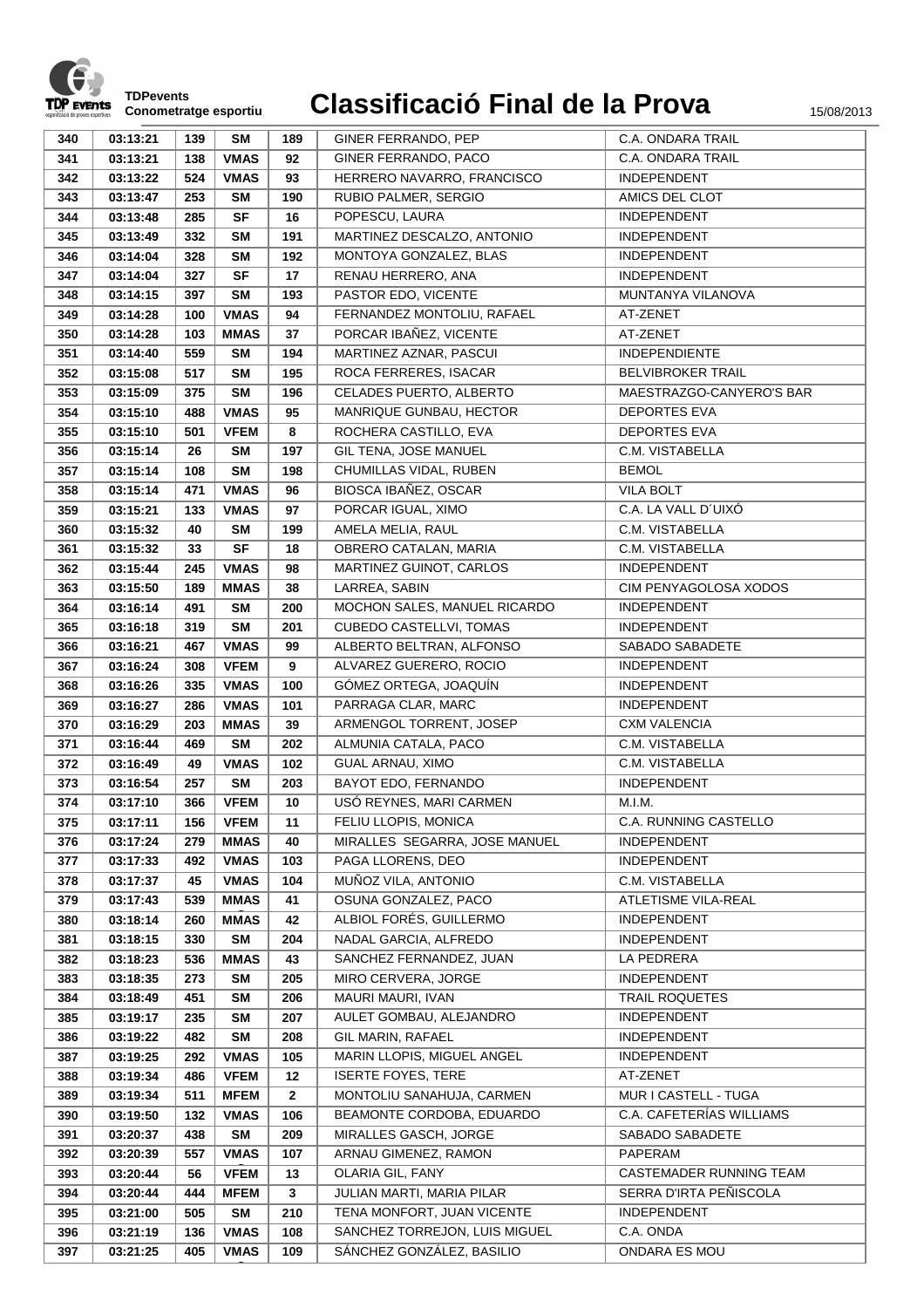

| 398 | 03:21:43 | 115 | <b>MMAS</b> | 44  | PINA VIVAS, ANGEL                 | <b>BETXI RUNNERS</b>        |
|-----|----------|-----|-------------|-----|-----------------------------------|-----------------------------|
| 399 | 03:21:43 | 113 | <b>MMAS</b> | 45  | LLOP GRIFO, AGUSTI                | <b>BETXI RUNNERS</b>        |
| 400 | 03:21:44 | 117 | <b>MMAS</b> | 46  | TORRES PIQUER, JOSE JUAN          | <b>BETXI RUNNERS</b>        |
| 401 | 03:21:44 | 114 | <b>MMAS</b> | 47  | ESCOBEDO VILLAR, AGUSTIN          | <b>BETXI RUNNERS</b>        |
| 402 | 03:21:44 | 118 | <b>MMAS</b> | 48  | ESCOBEDO VILLAR, MANUEL           | <b>BETXI RUNNERS</b>        |
| 403 | 03:21:46 | 497 | <b>SM</b>   | 211 | QUILES AGUILERA, DAVID            | INDEPENDENT                 |
| 404 | 03:21:46 | 202 | <b>VMAS</b> | 110 | GONZALEZ CARDONA, JAVIER          | <b>CXM VALENCIA</b>         |
| 405 | 03:22:04 | 351 | <b>VMAS</b> | 111 | MORALES CHUST, ISMAEL             | M.I.M                       |
| 406 | 03:23:25 | 227 | <b>SM</b>   | 212 | ESPINOSA CASANOVA, DAVID          | <b>FLOWERS TEAM</b>         |
| 407 | 03:23:44 | 389 | <b>SM</b>   | 213 | GODOY GOMEZ, MANUEL ANTONIO       | <b>MAX AVENTURAS RIDERS</b> |
| 408 | 03:24:02 | 236 | <b>SM</b>   | 214 | DEALBERT COLOM, ALEJANDRO         | <b>INDEPENDENT</b>          |
| 409 | 03:24:09 | 37  | <b>SM</b>   | 215 | TENA BATALLA, RUBEN               | C.M. VISTABELLA             |
| 410 | 03:24:14 | 477 | <b>MMAS</b> | 49  | FURDUI SANDA, NICOLAE             | INDEPENDENT                 |
| 411 | 03:24:23 | 283 | <b>VMAS</b> | 112 | TORNER MEDALL, JUAN RAMON         | INDEPENDENT                 |
| 412 | 03:24:30 | 148 | <b>SM</b>   | 216 | SANCHEZ CLARAMUNT, PEP            | C.A. PUÇOL                  |
| 413 | 03:24:36 | 150 | <b>SM</b>   | 217 | <b>GARCIA GARCIA, DAVID</b>       | C.A. PUÇOL                  |
| 414 | 03:24:38 |     | <b>VMAS</b> | 113 | MONFERRER BADAL, SANTIAGO         | <b>INDEPENDENT</b>          |
|     |          | 310 |             |     |                                   | C.M. DESERT AMUNT           |
| 415 | 03:24:40 | 168 | <b>VFEM</b> | 14  | ALONSO MARTÍN, BEATRIZ            |                             |
| 416 | 03:26:11 | 372 | <b>VMAS</b> | 114 | SANMIGUEL BAQUES, JUANMA          | M.I.M.                      |
| 417 | 03:26:20 | 93  | <b>SM</b>   | 218 | AGUT MEDALL, AARON                | AT-ZENET                    |
| 418 | 03:26:20 | 573 | <b>SM</b>   | 219 | ROVIRA MONFORT, MELCHOR           | AT-ZENET                    |
| 419 | 03:26:21 | 525 | <b>VMAS</b> | 115 | ALBIOL ESTELLER, JOSEP PASQUAL    | C.M. BENASSAL               |
| 420 | 03:27:09 | 374 | <b>VFEM</b> | 15  | MONFORT MOLINER, TATIANA          | M.I.M.                      |
| 421 | 03:27:13 | 124 | <b>MMAS</b> | 50  | BRIA MASCARELL, ENRIQUE           | C.A. LA RABOSA              |
| 422 | 03:27:20 | 70  | <b>VMAS</b> | 116 | ARRUFAT GIL, MANUEL               | <b>ALLIOLI</b>              |
| 423 | 03:27:31 | 143 | <b>VFEM</b> | 16  | PIÑOL MORENO, CHARO               | C.A. PUÇOL                  |
| 424 | 03:27:32 | 415 | <b>SF</b>   | 19  | FUERTES GARCÍA, ISABEL            | PATERNA RUNNER              |
| 425 | 03:27:51 | 66  | <b>VMAS</b> | 117 | CABRERA PAUS, VICENTE             | A LES SIS AL PUESTO         |
| 426 | 03:28:22 | 320 | <b>SM</b>   | 220 | LÓPEZ EDO, TXEMA                  | <b>INDEPENDENT</b>          |
| 427 | 03:28:54 | 419 | <b>VMAS</b> | 118 | BELTRAN NAVARRO, PEPE             | RUNNING CABANES             |
| 428 | 03:29:47 | 38  | <b>SF</b>   | 20  | <b>ESCRIG MONFORT, LIDON</b>      | C.M. VISTABELLA             |
| 429 | 03:30:18 | 119 | <b>MMAS</b> | 51  | SORIA HERNANDEZ, SANTIAGO         | <b>BETXI RUNNERS</b>        |
| 430 | 03:32:11 | 94  | <b>SF</b>   | 21  | BELLES SAFONT, ANNA ISABEL        | AT-ZENET                    |
| 431 | 03:32:13 | 101 | <b>VMAS</b> | 119 | COLOMER COLLADO, ROBERTO          | AT-ZENET                    |
| 432 | 03:32:18 | 242 | <b>SF</b>   | 22  | LLORACH ROCHERA, ARACELI          | INDEPENDENT                 |
| 433 | 03:32:56 | 360 | <b>VFEM</b> | 17  | SANCHEZ-PANTOJA PASCUAL, ARANZAZU | M.I.M.                      |
| 434 | 03:32:56 | 575 | <b>SM</b>   | 221 | CABO BELLES, JORGE                | C.M. LA PEDRERA             |
| 435 | 03:32:57 | 300 | <b>MMAS</b> | 52  | CERVERA, TICO                     | M.I.M                       |
| 436 | 03:33:06 | 233 | <b>SM</b>   | 222 | PERIS CANUT, SERGIO               | <b>INDEPENDENT</b>          |
| 437 | 03:33:09 | 91  | <b>MMAS</b> | 53  | BAYARRI PIÑANA, JUAN CARLOS       | ATMOSFERA SPORT-RUNNING     |
| 438 | 03:33:46 | 304 | SM          | 223 | GRESA LOPEZ, RAFAEL               | INDEPENDENT                 |
| 439 | 03:33:46 | 314 | SM          | 224 | RUBIO GONZALEZ, SERGIO            | INDEPENDENT                 |
| 440 | 03:33:57 | 159 | <b>VMAS</b> | 120 | PALOMARES CAMPOY, JOSE A          | C.E. VILA-REAL              |
| 441 | 03:34:34 | 527 | <b>SF</b>   | 23  | PASCUAL DIAGO, ALEXANDRA          | <b>INDEPENDENT</b>          |
| 442 | 03:34:34 | 510 | <b>MMAS</b> | 54  | PASCUAL CASTELL, JOSE FCO         | <b>INDEPENDENT</b>          |
| 443 | 03:34:49 | 190 | <b>SM</b>   | 225 | NAVARRO DOMINGO, LLUIS            | CLUB CAMA ALGEMESÍ          |
| 444 | 03:35:11 | 552 | <b>SF</b>   | 24  | BATALLA, MARIA JOSEP              | AGBAR                       |
| 445 | 03:35:38 | 164 | SM          | 226 | PLANCHA BLASCO, CARLOS            | <b>C.E.T VALLDIGNA</b>      |
| 446 | 03:35:43 | 533 | <b>SM</b>   | 227 | MIRALLES RIBAS, PERE              | INDEPENDENT                 |
| 447 | 03:36:03 | 506 | <b>VMAS</b> | 121 | TRILLES BARRACHINA, CESAR         | C.M. LA PEDRERA             |
| 448 | 03:36:03 | 530 | <b>VFEM</b> | 18  | VAZQUEZ SANCHEZ, Mª INMACULADA    | C.M. LA PEDRERA             |
| 449 | 03:36:03 | 483 | <b>MMAS</b> | 55  | GONZALEZ SOS, CARLOS              | C.M. LA PEDRERA             |
| 450 | 03:36:03 | 313 | <b>VMAS</b> | 122 | IBAÑEZ IBAÑEZ, SERGIO             | INDEPENDENT                 |
| 451 | 03:36:34 | 396 | <b>VMAS</b> | 123 | PASTOR EDO, JOSE DANIEL           | MUNTANYA VILANOVA           |
| 452 | 03:36:46 | 237 | <b>VMAS</b> | 124 | FORNER PITARCH, ALEJANDRO         | <b>INDEPENDENT</b>          |
| 453 | 03:36:56 | 362 | <b>VMAS</b> | 125 | NUÑEZ LOPEZ, FRANCISCO            | M.I.M.                      |
| 454 | 03:37:01 | 427 | SM          | 228 | ALFANJARIN PEÑA, RUBEN            | <b>RUNNING MORO</b>         |
| 455 | 03:37:50 | 30  | SF          | 25  | RENAU VILLACH, JESSICA            | C.M. VISTABELLA             |
|     |          |     |             |     |                                   |                             |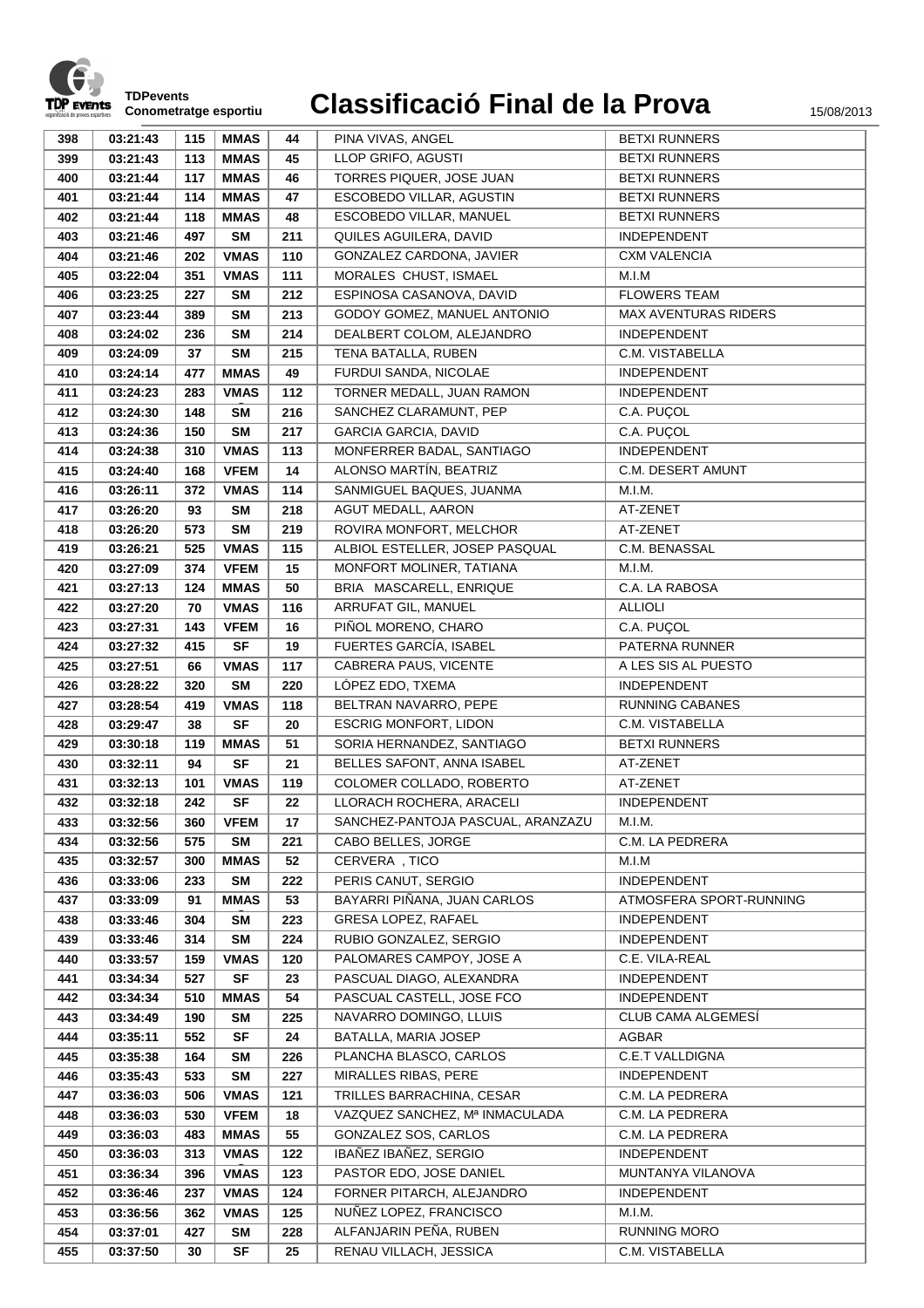

| 456 | 03:38:44 | 311 | <b>VMAS</b> | 126 | VOZMEDIANO RUIZ, SANTIAGO        | <b>INDEPENDENT</b>           |
|-----|----------|-----|-------------|-----|----------------------------------|------------------------------|
| 457 | 03:38:52 | 48  | <b>VFEM</b> | 19  | MONFERRER PRADES, SECUNDINA      | C.M. VISTABELLA              |
| 458 | 03:39:02 | 302 | <b>SM</b>   | 229 | <b>ITURRIBARRIA, PATXI</b>       | <b>INDEPENDENT</b>           |
| 459 | 03:39:30 | 234 | <b>VMAS</b> | 127 | <b>GARCIA MOLINA, ALBERT</b>     | <b>INDEPENDENT</b>           |
| 460 | 03:39:51 | 568 | <b>SM</b>   | 230 | MOLINER SALVADOR, RAÚL           | <b>NINGUN</b>                |
| 461 |          | 365 | <b>MMAS</b> | 56  | GOMEZ MASEGOSA, MANUEL           | M.I.M.                       |
|     | 03:39:59 |     |             |     |                                  |                              |
| 462 | 03:40:18 | 160 | <b>MMAS</b> | 57  | BRETO PARIS, JOSE GREGORIO       | C.E. XIRUCA-BENICARLO        |
| 463 | 03:40:30 | 60  | <b>SM</b>   | 231 | MESEGUER MELIA, PEPE             | <b>CAMISETAS ERREQUEERRE</b> |
| 464 | 03:40:30 | 59  | <b>SF</b>   | 26  | ARNAU TENA, ELENA                | <b>CAMISETAS ERREQUEERRE</b> |
| 465 | 03:41:16 | 411 | <b>SF</b>   | 27  | SERRANO LATORRE, MARIAN          | ORPESACORRE                  |
| 466 | 03:41:56 | 361 | <b>SF</b>   | 28  | DAIMIEL GARCIA, CRISTINA         | M.I.M.                       |
| 467 | 03:41:56 | 321 | <b>VFEM</b> | 20  | SANTANA MARTINEZ, VANESSA        | INDEPENDENT                  |
| 468 | 03:42:21 | 280 | <b>MMAS</b> | 58  | VICENT CABALLER, JOSE VICENTE    | <b>INDEPENDENT</b>           |
| 469 | 03:43:51 | 479 | <b>VMAS</b> | 128 | <b>GARCIA PARDO, ANTONIO</b>     | <b>INDEPENDENT</b>           |
| 470 | 03:43:53 | 398 | <b>VMAS</b> | 129 | <b>GARCIA VIA, PACO</b>          | MUNTANYA VILA-REAL           |
| 471 | 03:44:22 | 315 | <b>SM</b>   | 232 | SORIANO RUIZ, SERGIO             | INDEPENDENT                  |
| 472 | 03:44:54 | 347 | <b>SF</b>   | 29  | TORNER NACHER, ANA               | LM                           |
| 473 | 03:44:54 | 266 | <b>SM</b>   | 233 | <b>BABILONI RUBIO, JAVIER</b>    | INDEPENDENT                  |
| 474 | 03:47:35 | 165 | <b>VMAS</b> | 130 | BARREDA EDO, F. GABRIEL          | C.M. BENASSAL                |
| 475 | 03:47:40 | 306 | <b>MMAS</b> | 59  | VALLES FERRER, RICARDO           | <b>INDEPENDENT</b>           |
| 476 | 03:48:05 | 333 | <b>SF</b>   | 30  | RUIZ MIRAVET, Mª CARMEN          | C.M. VISTABELLA              |
| 477 | 03:48:11 | 24  | <b>SF</b>   | 31  | TEIXEIRA TENA, MARIA             | C.M. VISTABELLA              |
| 478 | 03:48:12 | 584 | <b>SM</b>   | 234 | APARICI LLOPIS, JAVIER           | <b>INDEPENDENT</b>           |
| 479 | 03:48:49 | 504 | <b>VMAS</b> | 131 | TENA GASCH, JOSE MIGUEL          | C.M. VISTABELLA              |
| 480 | 03:50:19 | 466 | <b>SM</b>   | 235 | ALBALAT ROIG, MIGUEL ANGEL       | <b>BELVIBROXER TRAIL</b>     |
| 481 | 03:50:32 | 357 | <b>VFEM</b> | 21  | VILLALBA FAULI, MARIA DEL CARMEN | M.I.M                        |
| 482 | 03:51:18 | 295 | <b>VFEM</b> | 22  | DIAZ DELESTAL, MONICA SONIA      | <b>INDEPENDENT</b>           |
| 483 | 03:54:17 | 303 | <b>VMAS</b> | 132 | MARTINEZ BELLES, PAU             | <b>INDEPENDENT</b>           |
| 484 | 03:54:18 | 290 | <b>VFEM</b> | 23  | RIBES AGUT, MARILUZ              | INDEPENDENT                  |
| 485 | 03:54:49 | 570 | <b>MMAS</b> | 60  | ROSES MORANT, RAFA               | <b>LINKESPORT</b>            |
| 486 | 03:55:03 | 99  | <b>VFEM</b> | 24  | GONZÁLEZ MUNNÉ, OLGA             | AT-ZENET                     |
| 487 | 03:55:03 | 554 | <b>SF</b>   | 32  | SABORIT ROJAS, ROCÍO             | <b>INDEPENDIENTE</b>         |
| 488 | 03:56:31 | 317 | <b>SF</b>   | 33  | ITURRIBARRIA, SONIA              | <b>INDEPENDENT</b>           |
| 489 | 03:57:32 | 52  | <b>VMAS</b> | 133 | TENA SALVADOR, DAMIAN            | C.M. VISTABELLA              |
| 490 | 03:58:36 | 206 | <b>SM</b>   | 236 | COSTA ESTIRADO, DAVID            | <b>ECORUNNING</b>            |
| 491 | 03:58:36 | 207 | <b>SM</b>   | 237 | HERNANDEZ ESTEBAN, MARCO         | <b>ECORUNNING</b>            |
| 492 | 03:59:30 | 276 | <b>VMAS</b> | 134 | MARTIN GAYET, JOSE ANTONIO       | INDEPENDENT                  |
| 493 | 03:59:43 | 422 | <b>SF</b>   | 34  | FORNES MARTI, ANGELA             | <b>RUNNING MORO</b>          |
| 494 | 04:00:01 | 208 | <b>VFEM</b> | 25  | GARCIA THIERFELDT, ISABEL        | <b>EGGSTREME</b>             |
| 495 | 04:00:03 | 532 | SM          | 238 | PEREZ ALONSO, FRANCISCO JOSE     | INDEPENDENT                  |
| 496 | 04:00:07 | 490 | <b>VMAS</b> | 135 | MARTI VICENT, PEDRO              | <b>INDEPENDENT</b>           |
| 497 | 04:00:10 | 470 | <b>SF</b>   | 35  | <b>BACHERO TRAVER, BELEN</b>     | C.M. VISTABELLA              |
| 498 | 04:00:54 | 502 | <b>VFEM</b> | 26  | SEGURA GARCIA, AMPARO            | INDEPENDENT                  |
| 499 | 04:01:17 | 271 | SM          | 239 | MONZO BELLES, JORDI              | <b>INDEPENDENT</b>           |
| 500 | 04:02:20 | 480 | <b>SF</b>   | 36  | <b>GARCIA UBEDA, TANIA</b>       | <b>DEPORTES EVA</b>          |
| 501 | 04:02:20 | 493 | <b>VMAS</b> | 136 | PARRA SEVILLA, JAIME             | <b>DEPORTES EVA</b>          |
| 502 | 04:02:22 | 149 | <b>VMAS</b> | 137 | SANCHEZ DOMINGO, VICENTE         | C.A. PUÇOL                   |
| 503 | 04:02:22 | 152 | <b>SF</b>   | 37  | MONTIEL GIL, MIREIA              | C.A. PUÇOL                   |
| 504 | 04:02:29 | 142 | <b>MMAS</b> | 61  | CATALA COMES, JOSE VICENTE       | C.A. PUÇOL                   |
| 505 | 04:03:15 | 243 | <b>SM</b>   | 240 | ESPINOSA MANE, CARLOS            | INDEPENDENT                  |
| 506 | 04:03:31 | 194 | <b>VFEM</b> | 27  | PITARCH BADAL, INMACULADA        | C.M. LA PEDRERA              |
| 507 | 04:03:33 | 294 | <b>VFEM</b> | 28  | MONFERRER BADAL, MONICA          | INDEPENDENT                  |
|     |          |     |             |     | ARGUDO DEVESA, ENRIQUE           | <b>ONDARA TRAIL</b>          |
| 508 | 04:04:05 | 406 | <b>MMAS</b> | 62  |                                  |                              |
| 509 | 04:04:10 | 27  | <b>SF</b>   | 38  | CABEDO CATALAN, ANDREA           | C.M. VISTABELLA              |
| 510 | 04:04:10 | 25  | <b>SM</b>   | 241 | MILLAN DE LA PENYA, CRISTIAN     | C.M. VISTABELLA              |
| 511 | 04:07:10 | 318 | <b>VFEM</b> | 29  | CHOVER PITARCH, SUSANA           | INDEPENDENT                  |
| 512 | 04:07:59 | 464 | <b>MFEM</b> | 4   | MADUEÑO CRIADO, CARMEN           | <b>XAFATOLLS</b>             |
| 513 | 04:08:49 | 239 | <b>SM</b>   | 242 | RODA GIL, ANDRES                 | <b>INDEPENDENT</b>           |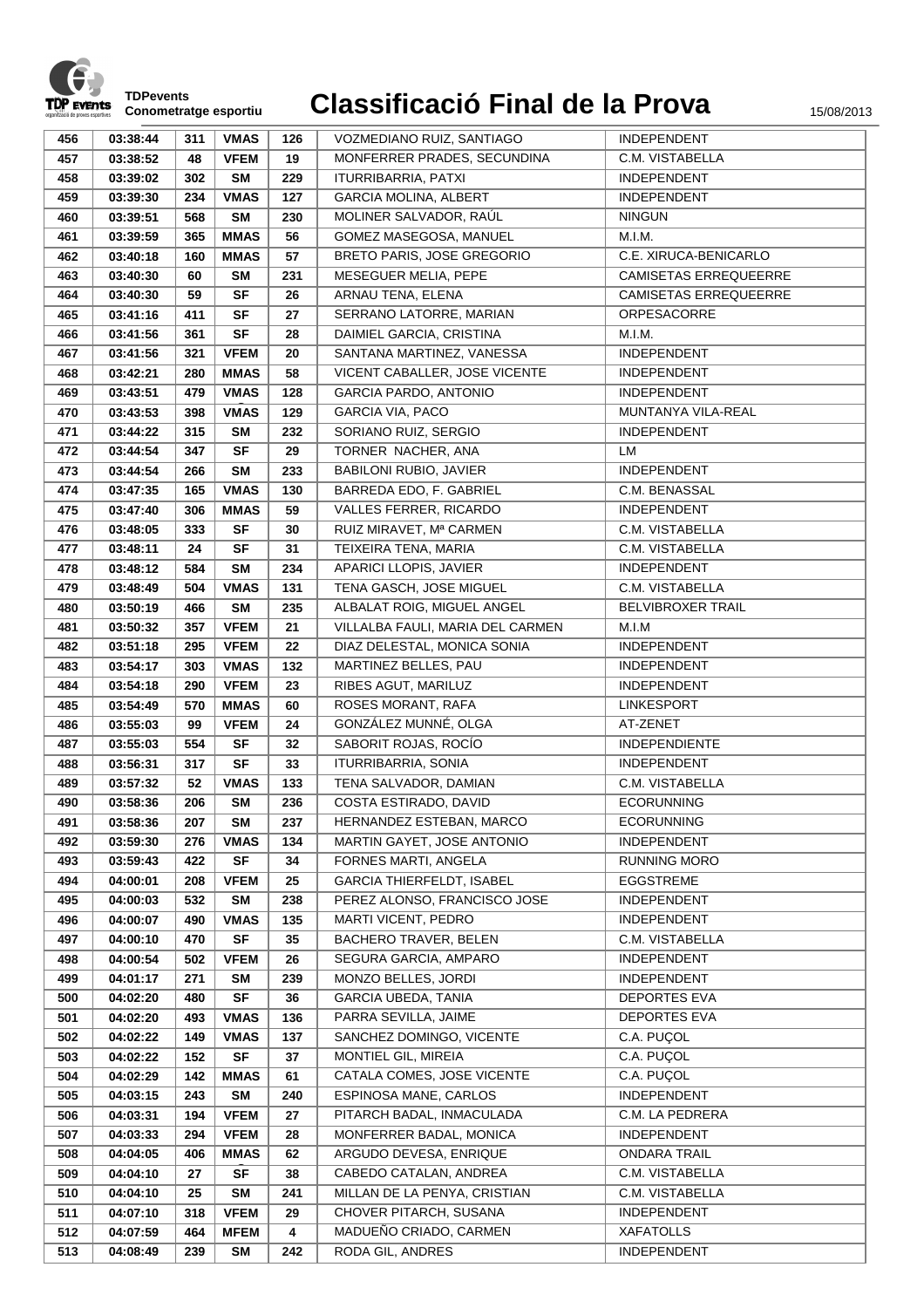

| 514 | 04:09:37       | 265 | <b>VMAS</b> | 138            | SANTONJA LOPEZ, JAIME          | <b>INDEPENDENT</b>           |
|-----|----------------|-----|-------------|----------------|--------------------------------|------------------------------|
|     |                |     |             |                |                                | C.M. PUERTOMINGALVO          |
| 515 | 04:10:28       | 181 | <b>MMAS</b> | 63             | LOPEZ PLOR, JESUS              |                              |
| 516 | 04:10:28       | 585 | <b>MMAS</b> | 64             | ALCON PERIS, JOAQUIN           | <b>INDEPENDENT</b>           |
| 517 | 04:10:34       | 241 | <b>VFEM</b> | 30             | CIVANTOS PEREZ, ANGELES        | INDEPENDENT                  |
| 518 | 04:10:40       | 495 | <b>VMAS</b> | 139            | PINEL BERZOSA, JUAN ANTONIO    | <b>DEPORTES EVA</b>          |
| 519 | 04:12:08       | 232 | <b>SM</b>   | 243            | GIL SANCHEZ. MANUEL            | <b>GRAO RUNNERS</b>          |
| 520 | 04:15:52       | 47  | <b>VMAS</b> | 140            | GARCIA VALLS, SALVADOR         | C.M. VISTABELLA              |
| 521 | 04:15:54       | 44  | <b>VMAS</b> | 141            | <b>GUILLAMON, RICARDO</b>      | C.M. VISTABELLA              |
| 522 | 04:17:43       | 182 | <b>MMAS</b> | 65             | CATALAN CATALAN, JUAN          | C.M. PUERTOMINGALVO          |
| 523 | 04:17:51       | 583 | <b>MMAS</b> | 66             | CUÑAT PLANA, VICTOR            | <b>INDEPENDENT</b>           |
| 524 | 04:17:57       | 275 | <b>VMAS</b> | 142            | FONT RODA, JOSE ANTONIO        | <b>INDEPENDENT</b>           |
| 525 | 04:18:23       | 354 | <b>MMAS</b> | 67             | MARTINEZ PEREZ, JUAN CARLOS    | M.I.M                        |
| 526 | 04:18:23       | 82  | <b>MMAS</b> | 68             | LATORRE MONFERRER, ANTONIO     | <b>ATLETISME NOULAS</b>      |
| 527 | 04:19:36       | 259 | <b>MMAS</b> | 69             | BURDEUS PEREZ, GERARD JOSEP    | <b>INDEPENDENT</b>           |
| 528 | 04:19:46       | 289 | <b>VFEM</b> | 31             | RENAU SEBASTIAN, MARIA LIDON   | <b>INDEPENDENT</b>           |
| 529 | 04:23:32       | 485 | <b>VMAS</b> | 143            | HERNANDEZ PANDO, ENRIQUE       | INDEPENDENT                  |
| 530 | 04:23:32       | 489 | <b>VFEM</b> | 32             | <b>MARTI PUERTAS, MARISA</b>   | <b>INDEPENDENT</b>           |
| 531 | 04:24:25       | 574 | <b>SF</b>   | 39             | ALLEPUZ ROCA, AMPARO           | <b>CM VISTABELLA</b>         |
| 532 | 04:24:25       | 325 | <b>SF</b>   | 40             | RIBES DELMONTE, YASMINA        | <b>INDEPENDENT</b>           |
| 533 | 04:25:03       | 65  | <b>VMAS</b> | 144            | GUADIX FERRANDES, FERNANDO     | 100%RUNINNGOLLOS             |
| 534 | 04:25:24       | 28  | <b>SF</b>   | 41             | VILLALBA LLIDO, SONIA          | C.M. VISTABELLA              |
| 535 | 04:26:07       | 158 | <b>MMAS</b> | 70             | BATAN FONT, JOSE Mª            | C.E. CASTELLON               |
| 536 | 04:26:55       | 358 | <b>MFEM</b> | 5              | FERNANDEZ COBEÑO, SUSANA       | M.I.M                        |
| 537 | 04:26:57       | 369 | <b>MFEM</b> | 6              | TOLEDO REUDAS, SOLEDAD         | M.I.M.                       |
| 538 | 04:27:46       | 589 | <b>MMAS</b> | 71             | PLANCHADELL SAURA, ABEL        | <b>INDEPENDENT</b>           |
| 539 | 04:27:54       | 588 | <b>VMAS</b> | 145            | DOMENECH, VIAN                 | INDEPENDENT                  |
| 540 | 04:29:48       | 262 | <b>SM</b>   | 244            | VICENT SALVADOR, IGNASI        | INDEPENDENT                  |
| 541 | 04:29:49       | 107 | <b>SM</b>   | 245            | LENGUA PORE, JUAN ANTONIO      | <b>BEMOL</b>                 |
| 542 | 04:30:03       | 440 | <b>VMAS</b> | 146            | VICENT DIAZ, JOSE LUIS         | SENDERISME BETXI             |
| 543 | 04:30:18       | 36  | <b>SM</b>   | 246            | MONFERRER ESCRIG, JOSE VICENTE | C.M. VISTABELLA              |
| 544 | 04:31:13       | 507 | <b>VFEM</b> | 33             | VALERO MORALES, MARILIA        | <b>INDEPENDENT</b>           |
| 545 | 04:32:40       | 50  | <b>VMAS</b> | 147            | PALAU OÑATE, MANOLO            | C.M. VISTABELLA              |
| 546 | 04:35:45       | 424 | <b>MMAS</b> | 72             | ALBERT MONFERRER, JUAN         | <b>RUNNING MORO</b>          |
| 547 | 04:35:49       | 426 | <b>MFEM</b> | $\overline{7}$ | BARREDA MARIN, PALMIRA         | <b>RUNNING MORO</b>          |
| 548 | 04:59:23       | 42  | <b>SF</b>   | 42             | <b>GARCIA VICENTE, NURIA</b>   | C.M. VISTABELLA              |
| 549 | 05:19:06       | 349 | <b>MFEM</b> | 8              | ITURAT FERRERES, CARMEN        | M.I.M                        |
| 550 | 05:19:06       | 364 | <b>MMAS</b> | 73             | <b>BALAGUER TOMAS, MANEL</b>   | M.I.M.                       |
| Α   | $\mathbb{Z}$   | 10  | <b>VMAS</b> |                | GRANADERO LORCA, JOSE MANUEL   | MUR I CASTELL - TUGA         |
| Α   | $\mathbb{Z}^*$ | 19  | <b>VMAS</b> |                | NAVARRO, JUAN                  | C.A. ONDA                    |
| Α   | $\mathbb{Z}^2$ | 58  | <b>SM</b>   |                | REDON MARTINEZ, GONZALO        | <b>CAMISETAS ERREQUEERRE</b> |
| A   | $\mathbb{R}^2$ | 69  | <b>SM</b>   |                | ADELL ALBALAT, CRISTÓBAL       | MUR I CASTELL - TUGA         |
| Α   | $\mathbb{Z}^*$ | 84  | <b>VMAS</b> |                | CANOS SANROQUE, JOSE           | ATLETISME NOULAS             |
| Α   | $\mathbb{Z}^*$ | 89  | <b>VMAS</b> |                | RUIZ MARTINEZ, FRANCISCO       | ATMOSFERA SPORT-RUNNING      |
| Α   | $\mathbb{Z}$   | 122 | SM          |                | APARICI MONFORT, VICENTE       | <b>BOTANA TEAM</b>           |
| Α   | $\mathbb{Z}^*$ | 163 | <b>MFEM</b> |                | CARBONELL FERRANDO, MERCEDES   | <b>C.E.T VALLDIGNA</b>       |
| Α   | $\mathbb{R}^2$ | 193 | <b>SM</b>   |                | VARELA DOMENECH, XOSE          | <b>CLUB ESPORTIU VINAROS</b> |
| Α   | π.             | 209 | <b>VMAS</b> |                | RODRIGUEZ TORRIJOS, SALVADOR   | <b>ENDURENCE TRI-SPORT</b>   |
| Α   | π.             | 214 | <b>MMAS</b> |                | SANTAMARIA BLASCO, ARCADIO     | <b>TDPEVENTS</b>             |
| Α   | $\mathbb{Z}$   | 218 | <b>SM</b>   |                | FERRER SANTAMARIA, JIMMY       | <b>ESPORTS COLAU TRAIL</b>   |
| Α   | π.             | 219 | SM          |                | DELGADO GILABERT, PACO         | <b>ESPORTS COLAU TRAIL</b>   |
| Α   | 11             | 238 | <b>SM</b>   |                | CALVO GONELL, ALFONSO          | <b>INDEPENDENT</b>           |
| Α   | $\mathbb{Z}$   | 247 | <b>SM</b>   |                | SANCHEZ NUÑEZ, CARLOS JOAQUIN  | <b>INDEPENDENT</b>           |
| Α   | $\mathbb{Z}^2$ | 268 | <b>MMAS</b> |                | GIL ESTELLES, JESUS            | INDEPENDENT                  |
| Α   | $\mathbb{Z}^2$ | 284 | SM          |                | NEBOT ROSAS, JUIAN CARLOS      | <b>INDEPENDENT</b>           |
| Α   | $\mathbb{Z}$   | 297 | SM          |                | TARIN IBAÑEZ, OSCAR            | <b>INDEPENDENT</b>           |
| Α   | $\mathbb{Z}^2$ | 298 | <b>SM</b>   |                | RODA SALES, OSCAR              | INDEPENDENT                  |
| Α   | $\mathbb{Z}^*$ | 323 | <b>SM</b>   |                | CANTAVELLA REDON, VICTOR       | INDEPENDENT                  |
| Α   | ∷              | 336 | <b>MMAS</b> |                | MORENO DE LA HOZ, JOSE MANUEL  | INDEPENDENT                  |